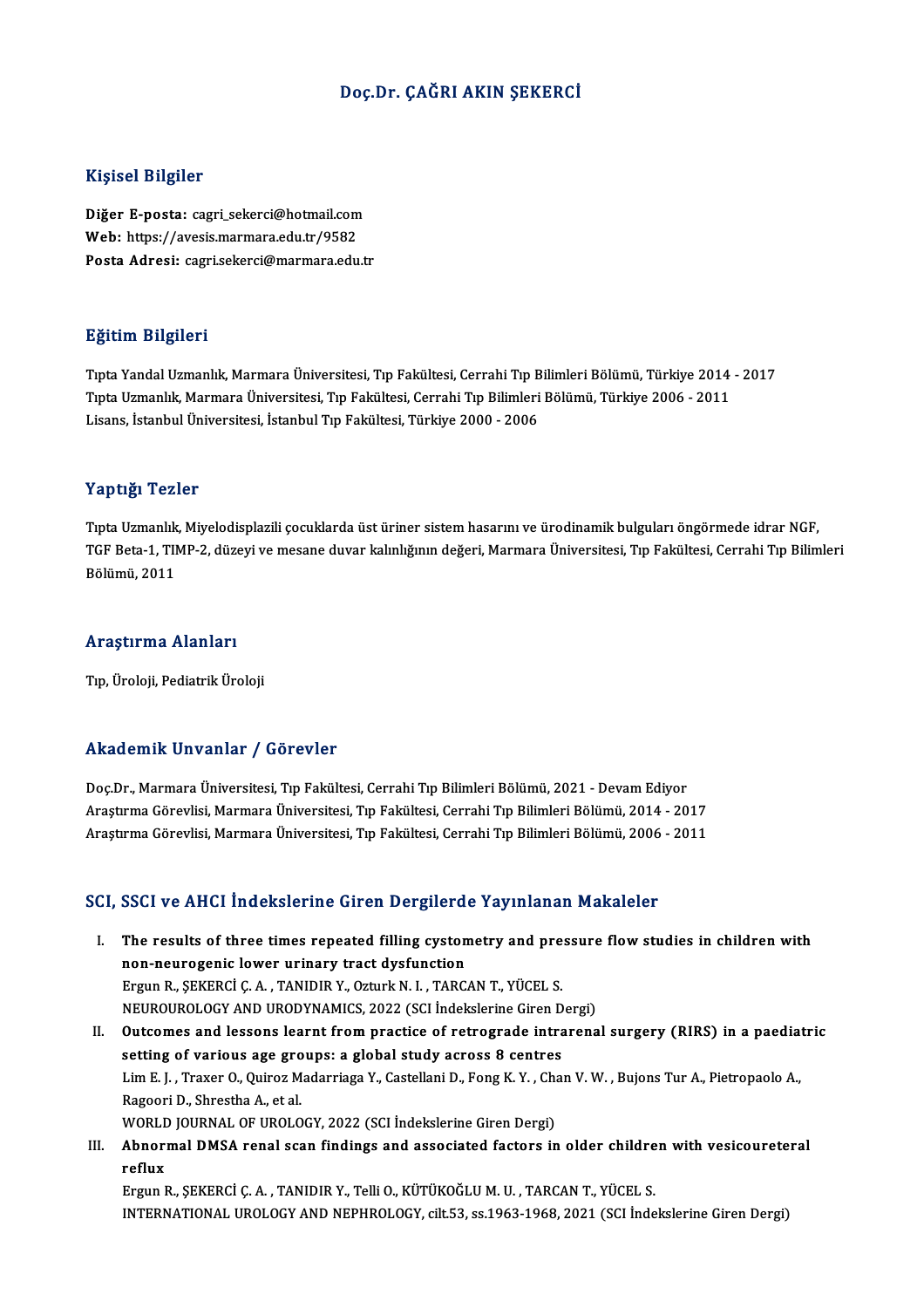- IV. Clinical practice in vesicoureteral reflux with respect to EAU guidelines: A multicenter study.<br>Tekst E Curecek S. ÖZKAN S. DOČAN H.S. Citemek B. SATAR N. İZQL V. DEČER M. SARIKAVA S. POST. Clinical practice in vesicoureteral reflux with respect to EAU guidelines: A multicenter study.<br>Tokat E., Gurocak S., ÖZKAN S., DOĞAN H. S. , Citamak B., SATAR N., İZOL V., DEĞER M., SARIKAYA Ş., BOSTANCI Y Clini<br>Toka<br>et al. Tokat E., Gurocak S., ÖZKAN S., DOĞAN H. S. , Citamak B., SATAR N., İZOL V., DEĞER M., SARIKAYA Ş.,<br>et al.<br>International journal of clinical practice, cilt.75, sa.8, 2021 (SCI Expanded İndekslerine Giren Dergi)<br>How did the
- et al.<br>International journal of clinical practice, cilt.75, sa.8, 2021 (SCI Expanded İndekslerine Giren Dergi)<br>V. How did the COVID-19 pandemic affect audience's attitudes in webinars?
- International journal of clinical practice, cilt.75, sa.8, 2021 (SCI Expanded İndekslerine Giren Dergi)<br>How did the COVID-19 pandemic affect audience's attitudes in webinars?<br>TANIDIR Y., Gokalp F., AKDOĞAN N., BATUR A. F. How did the<br>TANIDIR Y., Go<br>Aydin C., et al.<br>INTERNATION TANIDIR Y., Gokalp F., AKDOĞAN N., BATUR A. F. , ŞEKERCİ Ç. A. , Egriboyun S., DEĞER M., Sahin I<br>Aydin C., et al.<br>INTERNATIONAL JOURNAL OF CLINICAL PRACTICE, cilt.75, 2021 (SCI İndekslerine Giren Dergi)<br>The Significance of
- Aydin C., et al.<br>INTERNATIONAL JOURNAL OF CLINICAL PRACTICE, cilt.75, 2021 (SCI İndekslerine Giren Dergi)<br>VI. The Significance of Asymptomatic Kidney Stones as a Predictive Factor for Sepsis in Critically Il<br>Older Adult **INTERNATION<br>The Significa<br>Older Adults<br>Teckin C. SEKI** The Significance of Asymptomatic Kidney<br>Older Adults<br>Taskin G., ŞEKERCİ Ç. A. , TANIDIR Y., ÇAM H. K.<br>PUEPTO PICO HEALTH SCIENCES JOUPNAL .cilt
	-
	- Older Adults<br>Taskin G., ŞEKERCİ Ç. A. , TANIDIR Y., ÇAM H. K.<br>PUERTO RICO HEALTH SCIENCES JOURNAL, cilt.40, sa.1, ss.33-37, 2021 (SCI İndekslerine Giren Dergi)
- Taskin G., ŞEKERCİ Ç. A. , TANIDIR Y., ÇAM H. K.<br>PUERTO RICO HEALTH SCIENCES JOURNAL, cilt.40, sa.1, ss.33-37, 2021 (SCI İndekslerine Giren Dergi)<br>VII. Detrusor Pressures Change with Repeat Filling Cystometry in Myelod Neurogenic Lower Urinary Tract Dysfunction.<br>Ergun R., Sekerci Ç. A., Tanidir Y., Atmis B., Gemici A., Yucel S. Detrusor Pressures Change with Repeat Filling Cystor<br>Neurogenic Lower Urinary Tract Dysfunction.<br>Ergun R., Sekerci Ç.A., Tanidir Y., Atmis B., Gemici A., Yucel S.<br>The Journal of urology silt 205, 20, 20, 577, 595, 2021, (S
	-
	- The Journal of urology, cilt.205, sa.2, ss.577-585, 2021 (SCI Expanded İndekslerine Giren Dergi)
- Ergun R., Sekerci Ç. A. , Tanidir Y., Atmis B., Gemici A., Yucel S.<br>The Journal of urology, cilt.205, sa.2, ss.577-585, 2021 (SCI Expanded Indekslerine Giren Dergi)<br>VIII. Melatonin prevents deterioration of erectile functi The Journal of urology,<br>Melatonin prevents d<br>sirtuin-1 expression.<br>Saban A. Althal G. Tauru Melatonin prevents deterioration of erectile function in streptozotocin-induced dia<br>sirtuin-1 expression.<br>Sahan A., Akbal C., Tavukcu H., Cevik O., Cetinel S., Sekerci Ç. A. , Sener T. E. , Sener G., Tanidir Y.<br>Andrelagia sirtuin-1 expression.<br>Sahan A., Akbal C., Tavukcu H., Cevik O., Cetinel S., Sekerci Ç. A. , Sener T. E. , Sener G., Tanidir Y.

Andrologia, cilt.52, sa.9, 2020 (SCI Expanded Indekslerine Giren Dergi)

IX. Hyperbaric oxygen therapy prevents subarachnoid hemorrhage-induced apoptosis and impaired

Tinay I., Celik O., Sekerci Ç. A., Cadirci S., Cevik O., Oroglu B., Sener G., Tarcan T. contractility of the rabbit bladder.<br>Tinay I., Celik O., Sekerci Ç. A. , Cadirci S., Cevik O., Oroglu B., Sener G., Tarcan T.<br>Neurourology and urodynamics, cilt.39, sa.5, ss.1276-1282, 2020 (SCI Expanded İndekslerine Giren

- Tinay I., Celik O., Sekerci Ç. A. , Cadirci S., Cevik O., Oroglu B., Sener G., Tarcan T.<br>Neurourology and urodynamics, cilt.39, sa.5, ss.1276-1282, 2020 (SCI Expanded İndekslerine Giren Dergi)<br>X. Value of Urinary Brain-Der Neurourology and urodynamics, cilt.39, sa.5, ss.1276-1282, 2020 (SCI Expanded İndekslerine Giren D<br>Value of Urinary Brain-Derived Neurotrophic Factor Levels on the Assessment of Botulin<br>Type A Treatment for Neurogenic Detr Value of Urinary Brain-Derived Neurotrophic Factor Levels on the Assessmen<br>Type A Treatment for Neurogenic Detrusor Overactivity in Children with Myel<br>Sekerci Ç. A. , TANIDIR Y., Toprak T., Basok B. I. , Isman F., ŞİMŞEK F Type A Treatment for Neurogenic Detrusor Overactivity in Children with Myelodysplasia<br>Sekerci Ç. A. , TANIDIR Y., Toprak T., Basok B. I. , Isman F., ŞİMŞEK F., Akbal C., TARCAN T.<br>JOURNAL OF UROLOGY, cilt.201, sa.1, ss.174 Sekerci Ç. A. , TANIDIR Y., Toprak T., Basok B. I. , Isman F., ŞİMŞEK F., Akbal C., TARCAN T.<br>JOURNAL OF UROLOGY, cilt.201, sa.1, ss.174-180, 2019 (SCI İndekslerine Giren Dergi)<br>XI. Clinical and Urodynamic Results of Repea
- JOURNAL OF UROLOGY, cilt.201, sa.1, ss.174-180, 2019 (SCI İndekslerine Giren Dergi)<br>Clinical and Urodynamic Results of Repeated Intradetrusor Onabotulinum Toxin A Injections i<br>Refractory Neurogenic Detrusor Overactivity: U Clinical and Uro<br>Refractory Neur<br>Myelodysplasia<br>Sekersi C.A. TAN Refractory Neurogenic Detrusor Overactivity: Up to 5 Injecti<br>Myelodysplasia<br>Sekerci Ç. A. , TANIDIR Y., Garayev A., Akbal C., TARCAN T., ŞİMŞEK F.<br>UPOLOCY. Sik 111.98.168.175.2018 (SCL İndekslerine Ciren Dergi)

Myelodysplasia<br>Sekerci Ç. A. , TANIDIR Y., Garayev A., Akbal C., TARCAN T., ŞİMŞEK F<br>UROLOGY, cilt.111, ss.168-175, 2018 (SCI İndekslerine Giren Dergi)<br>The effect of intredatruear betulinum neuneterin tune A. en

- Sekerci Ç. A. , TANIDIR Y., Garayev A., Akbal C., TARCAN T., ŞİMŞEK F.<br>UROLOGY, cilt.111, ss.168-175, 2018 (SCI İndekslerine Giren Dergi)<br>XII. The effect of intradetrusor botulinum neurotoxin type A on urinary NGF, TGF UROLOGY, cilt.111, ss.168-175, 2018 (SCI İndekslerine Giren Dergi)<br>The effect of intradetrusor botulinum neurotoxin type A on urinary NGF,<br>in children with neurogenic detrusor overactivity due to myelodysplasia<br>Ten T. Seka The effect of intradetrusor botulinum neurotoxin type A on urinary NGF, TGF BETA-1, TIMI<br>in children with neurogenic detrusor overactivity due to myelodysplasia<br>Top T., Sekerci Ç.A. , Isbilen-Basok B., TANIDIR Y., TİNAY İ. in children with neurogenic detrusor overactivity due to myelodysplasia<br>Top T., Sekerci Ç. A. , Isbilen-Basok B., TANIDIR Y., TİNAY İ., İŞMAN F. K. , Akbal C., ŞİMŞEK F., TARCAN T.<br>NEUROUROLOGY AND URODYNAMICS, cilt.36, sa Top T., Sekerci Ç. A., Isbilen-Basok B., TANIDIR Y., TİNAY İ., İŞMAN F. K., Akbal C., ŞİMŞEK F., TARCAN T.<br>NEUROUROLOGY AND URODYNAMICS, cilt.36, sa.7, ss.1896-1902, 2017 (SCI İndekslerine Giren Dergi)<br>XIII. Effects of pla
- NEUROUROLOGY AND URODYNAMICS, cilt.36, sa.7, ss.1896-1902, 2017 (SCI İndekslerine Giren Dergi)<br>Effects of platelet-rich plasma against experimental ischemia/reperfusion injury in rat testis.<br>Sekerci Ç. A. , Tanidir Y., Sen Effects<br>Sekerci<br>A., et al.<br>Journal Sekerci Ç. A. , Tanidir Y., Sener T. E. , Sener G., Cevik O., Yarat A., Alev-Tuzuner B., Cetinel S.<br>1965 - Sa.<br>Journal of pediatric urology, cilt.13, sa.3, 2017 (SCI Expanded İndekslerine Giren Dergi)<br>Differentiation of ur

- A., et al.<br>Journal of pediatric urology, cilt.13, sa.3, 2017 (SCI Expanded Indekslerine Giren Dergi)<br>XIV. Differentiation of ureteral stones and phleboliths using Hounsfield units on computerized<br>tomography: a new math Journal of pediatric urology, cilt.13, sa.3, 2017 (SCI Expanding Differentiation of ureteral stones and phleboliths<br>tomography: a new method without observer bias<br>TANIDIR Y, Saban A, Asutay M, K, Sapar T, E, Talibrade Differentiation of ureteral stones and phleboliths using Hounsfield units on computerized<br>tomography: a new method without observer bias<br>TANIDIR Y., Sahan A., Asutay M. K. , Sener T. E. , Talibzade F., Garayev A., TİNAY İ. tomography: a new method without observer bias<br>TANIDIR Y., Sahan A., Asutay M. K. , Sener T. E. , Talibzade F., Garayev A., TİNAY İ., Sekerci C. A. , SİMSEK F XV. Is 40cmH(2)O detrusor leak point pressure cut-off reliable for upper urinary tract protection in UROLITHIASIS, cilt.45, sa.3, ss.323-328, 2017 (SCI Indekslerine Giren Dergi)
- Is 40cmH(2)O detrusor leak point pressure cut-off reliable for upper urinary tra<br>children with myelodysplasia?<br>TARCAN T., Sekerci Ç.A. , Akbal C., TİNAY İ., TANIDIR Y., Sahan A., Sahin B., Top T., ŞİMŞEK F.<br>NEUPOUROLOGY AN children with myelodysplasia?<br>TARCAN T., Sekerci Ç. A. , Akbal C., TİNAY İ., TANIDIR Y., Sahan A., Sahin B., Top T., ŞİMŞEK F.<br>NEUROUROLOGY AND URODYNAMICS, cilt.36, sa.3, ss.759-763, 2017 (SCI İndekslerine Giren Dergi)<br>Re TARCAN T., Sekerci Ç. A., Akbal C., TİNAY İ., TANIDIR Y., Sahan A., Sahin<br>NEUROUROLOGY AND URODYNAMICS, cilt.36, sa.3, ss.759-763, 2017 (State for the urologist<br>XVI. Resistant pediatric priapism: A real challenge for the u
- NEUROUROLOGY AND URODYNAMICS, cilt.36, sa.3, ss.759-763, 2017 (SCI İndekslerine Giren Dergi)<br>Resistant pediatric priapism: A real challenge for the urologist<br>Sekerci Ç.A. , Akbal C., Sener T. E. , Sahan A., Sahin B., BALTA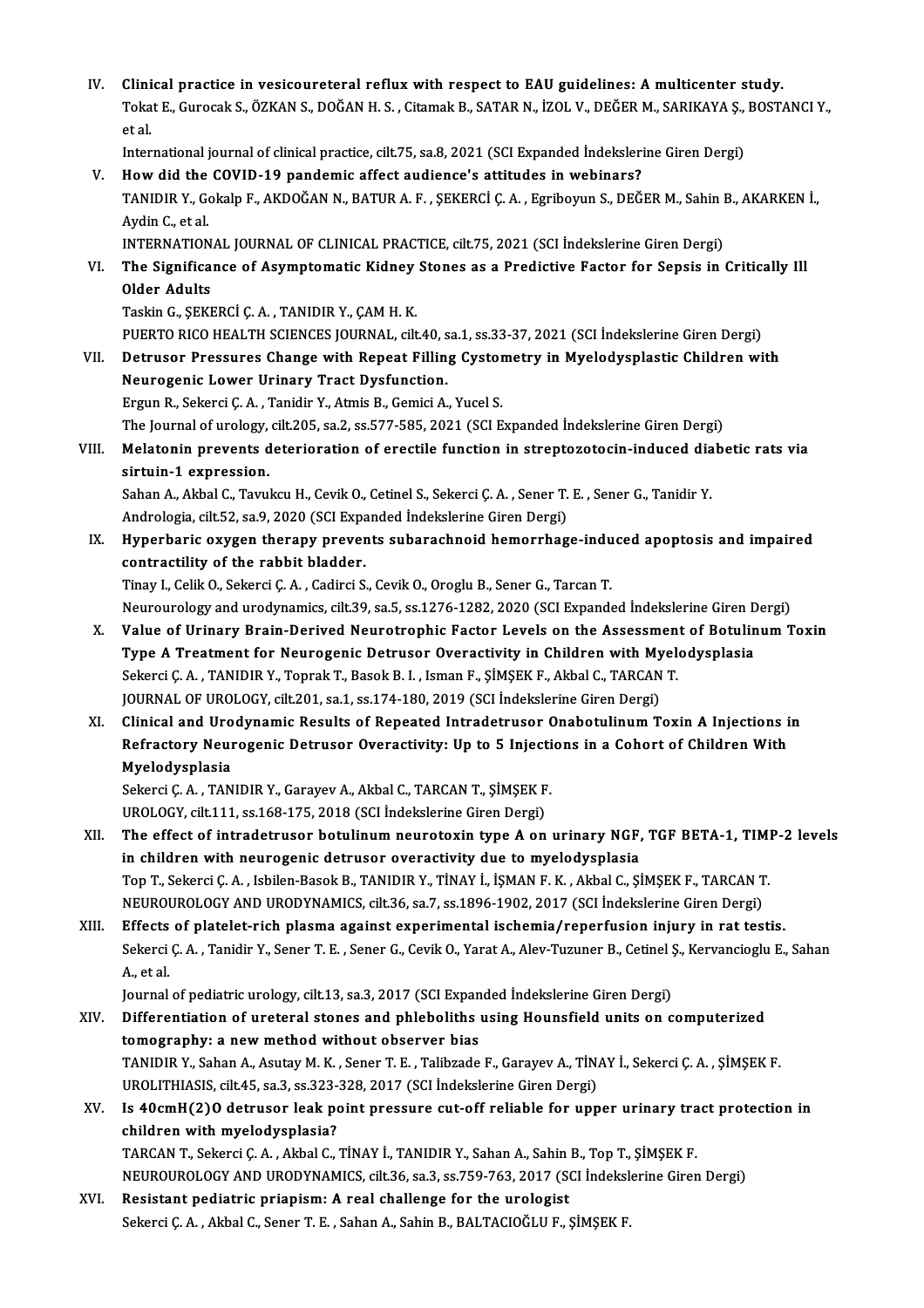CUAJ-CANADIAN UROLOGICAL ASSOCIATION JOURNAL, cilt.9, 2015 (SCI İndekslerine Giren Dergi)<br>Uninouy NGE, TCE hata 1. TIMB 2 and Pladder Wall Thiskness Predist Neurouralegical

CUAJ-CANADIAN UROLOGICAL ASSOCIATION JOURNAL, cilt.9, 2015 (SCI İndekslerine Giren Dergi)<br>XVII. Urinary NGF, TGF-beta 1, TIMP-2 and Bladder Wall Thickness Predict Neurourological Findings in<br>Children with Myelodyaplesi CUAJ-CANADIAN UROLOGICAL AS<br>Urinary NGF, TGF-beta 1, TIMI<br>Children with Myelodysplasia<br>Sekarai C.A. Jabilan B. Jaman E. Urinary NGF, TGF-beta 1, TIMP-2 and Bladder Wall Thick<br>Children with Myelodysplasia<br>Sekerci Ç.A., Isbilen B., Isman F., Akbal C., ŞİMŞEK F., TARCAN T.<br>JOUPMAL OF UPOLOCY, silt 191, 82,1,92,205,2014 (SCLİnde Children with Myelodysplasia<br>Sekerci Ç. A. , Isbilen B., Isman F., Akbal C., ŞİMŞEK F., TARCAN T.<br>JOURNAL OF UROLOGY, cilt.191, sa.1, ss.199-205, 2014 (SCI İndekslerine Giren Dergi)

#### Diğer Dergilerde Yayınlanan Makaleler

- Iger Dergilerde Yayınlanan Makaleler<br>I. Testis Sparing Surgery in Pediatric Population<br>Tonrak T. SEKERCLC A Topraktan Taylor<br>Testis Sparing Surger<br>Toprak T., ŞEKERCİ Ç. A. Toprak T., ŞEKERCİ Ç. A.<br>UROONKOLOJI BULTENI-BULLETIN OF UROONCOLOGY, cilt.21, sa.1, ss.20-23, 2022 (ESCI İndekslerine Giren Dergi) II. Testicular and Paratesticular Tumors in Children
- DörücüD.,ŞekerciÇ.A. ,YücelS. Bulletin of Urooncology, cilt.20, sa.4, ss.200-205, 2021 (ESCI İndekslerine Giren Dergi)
- III. Outcomes of fluoroscopy-free retrograde intrarenal surgery and predictive factors of stone-free Kocakgol H., Aydin H.R., Guctas A.O., ŞEKERCİ Ç.A., Kocakgol D.O., Aksoy H.Z., TANIDIR Y. Outcomes of fluoroscopy-free retrograde intrarenal surgery and predictive factors of stone-free<br>Kocakgol H., Aydin H. R. , Guctas A. O. , ŞEKERCİ Ç. A. , Kocakgol D. O. , Aksoy H. Z. , TANIDIR Y.<br>ARCHIVIO ITALIANO DI UROLO Kocakgol H., Aydin H. R., Guctas A. O., ŞEKERCİ Ç. A., Kocakgol D. O., Aksoy H. Z., TANIDIR Y.<br>ARCHIVIO ITALIANO DI UROLOGIA E ANDROLOGIA, cilt.93, sa.4, ss.425-430, 2021 (ESCI İndekslerine G<br>IV. Protective effect of cordy
- ARCHIVIO ITALIANO DI UROLOGIA E ANDROLOGIA, cilt.93, sa.4, ss.425-430, 2021 (ESCI İn Protective effect of cordycepin on experimental renal ischemia/reperfusion inju<br>Aydin H. R. , ŞEKERCİ Ç. A. , YİĞİT E., Kucuk H., Kocakgo IV. Protective effect of cordycepin on experimental renal ischemia/reperfusion injury in rats<br>Aydin H. R. , ŞEKERCİ Ç. A. , YİĞİT E., Kucuk H., Kocakgol H., Kartal S., TANIDIR Y., DEĞER O.<br>ARCHIVIO ITALIANO DI UROLOGIA E A
- V. Protective effect of chlorogenic acid on renal ischemia/reperfusion injury in rats. Toprak T., Sekerci Ç.A., Aydın H., Ramazanoglu M., Arslan F., Basok B., Kucuk H., Kocakgol H., Aksoy H., Asci S., et al. Protective effect of chlorogenic acid on renal ischemia/reperfusion injury in rats.<br>Toprak T., Sekerci Ç. A. , Aydın H., Ramazanoglu M., Arslan F., Basok B., Kucuk H., Kocakgol H., Aksoy H., Asci S., et a<br>Archivio italiano Toprak T., Sekerci Ç. A. , Aydın H., Ramazanoglu M., Arsla<br>Archivio italiano di urologia, andrologia : organo ufficial<br>cilt.92, sa.2, 2020 (Diğer Kurumların Hakemli Dergileri)<br>Clinisal Bisk Fastars for Eytandod Spestrum B. Archivio italiano di urologia, andrologia : organo ufficiale [di] Societa italiana di ecografia urologica e nefrolog<br>cilt.92, sa.2, 2020 (Diğer Kurumların Hakemli Dergileri)<br>VI. Clinical Risk Factors for Extended Spectrum
- cilt.92, sa.2, 2020 (Diğer Kurumların Hakemli Dergileri)<br>Clinical Risk Factors for Extended Spectrum B-lactamase-produ<br>Myelodysplasia Performing Clean Intermittent Catheterization<br>Tenrek T. Saban A. Sulukaya M. Carayay A. Clinical Risk Factors for Extended Spectrum B-lactamase-producing Bacteriuria<br>Myelodysplasia Performing Clean Intermittent Catheterization<br>Toprak T., Sahan A., Sulukaya M., Garayev A., Sekerci Ç. A. , TANIDIR Y., Akbal C., Myelodysplasia Performing Clean Intermittent Catheterization<br>Toprak T., Sahan A., Sulukaya M., Garayev A., Sekerci Ç. A. , TANIDIR Y., Akbal C., TARCAN T.<br>JOURNAL OF UROLOGICAL SURGERY, cilt.7, sa.2, ss.139-143, 2020 (ESCI Toprak T., Sahan A., Sulukaya M., Garayev A., Sekerci Ç. A. , TANIDIR Y., Akbal C., TARCAN T.<br>JOURNAL OF UROLOGICAL SURGERY, cilt.7, sa.2, ss.139-143, 2020 (ESCI İndekslerine Giren<br>VII. Paraurethral cyst in a newborn<br>Ergun
- FOURNAL OF UROLOGICAL SURGERY, cilt.7, s<br>Paraurethral cyst in a newborn<br>Ergun R., Yildiz D., ŞEKERCİ Ç. A. , Kahveci H.<br>ARCHIVIO ITALIANO DI UROLOGIA E ANDRO Paraurethral cyst in a newborn<br>Ergun R., Yildiz D., ŞEKERCİ Ç. A. , Kahveci H.<br>ARCHIVIO ITALIANO DI UROLOGIA E ANDROLOGIA, cilt.92, sa.2, ss.162-163, 2020 (ESCI İndekslerine Giren Dergi)<br>Is Bastarial Colonization in Unstan
- VIII. Is Bacterial Colonization in Ureteral Double-J Stents Significant and Is It Predictable?<br>Sahan A., Cubuk A., Ertaş K., Garayev A., Talibzade F., Sekerci Ç. A., Toprak T., TANIDIR Y. ARCHIVIO ITALIANO DI UROLOGIA E ANDROLOGIA, cilt.92, sa.2, ss.162-163, 2020 (ESCI)<br>Is Bacterial Colonization in Ureteral Double-J Stents Significant and Is It Predi<br>Sahan A., Cubuk A., Ertaş K., Garayev A., Talibzade F., S JOURNAL OF UROLOGICAL SURGERY, cilt.7, sa.2, ss.120-124, 2020 (ESCI İndekslerine Giren Dergi) Sahan A., Cubuk A., Ertaş K., Garayev A., Talibzade F., Sekerci Ç. A. , Toprak T., TANIDIR Y.<br>JOURNAL OF UROLOGICAL SURGERY, cilt.7, sa.2, ss.120-124, 2020 (ESCI İndekslerine Giren Dergi)<br>IX. Case reports of benign intrasc
	- JOURNAL OF UROLOGIC<mark>.</mark><br>Case reports of benig<br>Toprak T., ŞEKERCİ Ç. A.<br>ARCHIVIO ITALIANO DI Case reports of benign intrascrotal tumors: Two epidermoid cysts and one scrotal calcinosis<br>Toprak T., ŞEKERCİ Ç. A.<br>ARCHIVIO ITALIANO DI UROLOGIA E ANDROLOGIA, cilt.92, sa.1, ss.64-66, 2020 (ESCI İndekslerine Giren Dergi)

- Toprak T., ŞEKERCİ Ç. A.<br>ARCHIVIO ITALIANO DI UROLOGIA E ANDROLOGIA, cilt.92, sa.1, ss.64-66, 2020 (ESCI İndekslerine Giren Dergi)<br>X. Efficacy and Predictive Factors of the Outcome of Extracorporeal Shock Wave Lithotripsy: ARCHIVIO ITALIANO DI UROLOGIA E ANDROLOGIA, cilt92, sa<br>Efficacy and Predictive Factors of the Outcome of Extr<br>of One-thousand-nine-hundred-ninety- seven Patients<br>YOCAYCÖL H. VILMAZ A H. YARANOČLUT, ÖZYAYA E. SEV of One-thousand-nine-hundred-ninety- seven Patients<br>KOÇAKGÖL H., YILMAZ A. H. , YAPANOĞLU T., ÖZKAYA F., ŞEKERCİ Ç. A. , BEDİR F., KOCATÜRK H., TANIDIR Y. of One-thousand-nine-hundred-ninety- seven Patients<br>KOÇAKGÖL H., YILMAZ A. H. , YAPANOĞLU T., ÖZKAYA F., ŞEKERCİ Ç. A. , BEDİR F., KOCATÜRK H., T<br>JOURNAL OF UROLOGICAL SURGERY, cilt.6, sa.3, ss.207-212, 2019 (ESCI İndeksle KOÇAKGÖL H., YILMAZ A. H., YAPANOĞLU T., ÖZKAYA<br>JOURNAL OF UROLOGICAL SURGERY, cilt.6, sa.3, ss.20<br>XI. A rare cause of clitoromegaly: Epidermoid cyst<br>Kanaci S. Kulaksin D. SEKERCİ C. A
- **JOURNAL OF UROLOGICAL SURGER<br>A rare cause of clitoromegaly:**<br>Karaci S., Kulaksiz D., ŞEKERCİ Ç. A.<br>ARCHIVIQ ITALIANO DI UROLOGIA A rare cause of clitoromegaly: Epidermoid cyst<br>Karaci S., Kulaksiz D., ŞEKERCİ Ç. A.<br>ARCHIVIO ITALIANO DI UROLOGIA E ANDROLOGIA, cilt.91, sa.2, ss.137-138, 2019 (ESCI İndekslerine Giren Dergi)<br>Are There Any Differences in Karaci S., Kulaksiz D., ŞEKERCİ Ç. A.<br>ARCHIVIO ITALIANO DI UROLOGIA E ANDROLOGIA, cilt.91, sa.2, ss.137-138, 2019 (ESCI İndekslerine Giren Dergi)<br>XII. Are There Any Differences in the Neural and Extracellular Matrix Pr
- ARCHIVIO ITALIANO DI UROLOGIA E ANDROLOGIA, cilt.91, sa.2, ss.137<br>Are There Any Differences in the Neural and Extracellular Ma<br>and Adults with Intrinsic Ureteropelvic Junction Obstruction?<br>Sabin B. KAYA G. Talibrade E. TAN Are There Any Differences in the Neural and Extracellular Matrix Proteins Density Between Children<br>and Adults with Intrinsic Ureteropelvic Junction Obstruction?<br>Sahin B., KAYA C., Talibzade F., TANIDIR Y., ERCAN F., Demirc and Adults with Intrinsic Ureteropelvic Junction Obstruction?<br>Sahin B., KAYA C., Talibzade F., TANIDIR Y., ERCAN F., Demirci E. K. , Sekerci Ç. A. , Akbal C., ŞİMŞEK<br>JOURNAL OF UROLOGICAL SURGERY, cilt.4, sa.4, ss.177-182,
- XIII. Retroperitoneal Fibrozis Tedavisi Deneyimi: Marmara Üniversitesi Üroloji ve Nefroloji Bölümlerinin<br>26 Yıllık Deneyimi JOURNAL OF UROLO<br>Retroperitoneal F<br>26 Yıllık Deneyimi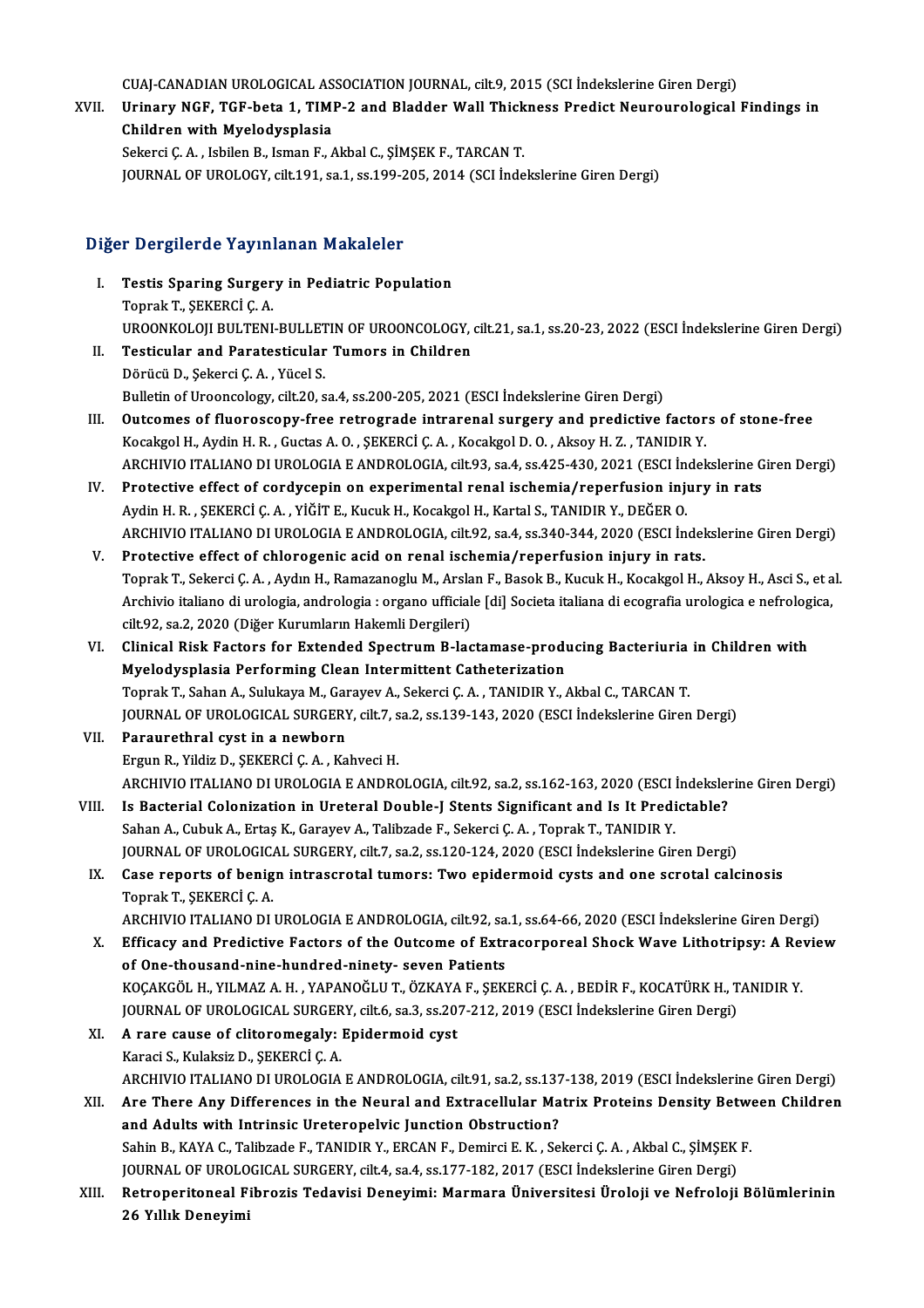ŞEKERCİ Ç. A., tanıdır Y., ÖZGEN M. B., KOÇ M., AKBAL C., şimşek f. ŞEKERCİ Ç. A. , tanıdır Y., ÖZGEN M. B. , KOÇ M., AKBAL C., şimşek f.<br>Turkish Nephrology Dialysis Transplantation, cilt.26, sa.3, ss.305-310, 2017 (Diğer Kurumların Hakemli Dergileri)<br>The Significanee of the Contrelateral

- SEKERCİ Ç. A. , tanıdır Y., ÖZGEN M. B. , KOÇ M., AKBAL C., şimşek f.<br>Turkish Nephrology Dialysis Transplantation, cilt.26, sa.3, ss.305-310, 2017 (Diğer Kurumların Hakemli Dergiler<br>XIV. The Significance of the Contral Turkish Nephrology Dialysis Transplantation, cilt.26, sa<br>The Significance of the Contralateral Testis Size<br>Monorchism in Boys with Nonpalpable Testicles<br>Sekarai C.A. TANIDIB V. Seper T.E. Ageday B. Seban The Significance of the Contralateral Testis Size Measurement with Ultrasonogi<br>Monorchism in Boys with Nonpalpable Testicles<br>Sekerci Ç.A. , TANIDIR Y., Sener T. E. , Asadov R., Sahan A., TARCAN T., ŞİMŞEK F., Akbal C.<br>JOUP Monorchism in Boys with Nonpalpable Testicles<br>Sekerci Ç. A. , TANIDIR Y., Sener T. E. , Asadov R., Sahan A., TARCAN T., ŞİMŞEK F., Akbal C.<br>JOURNAL OF UROLOGICAL SURGERY, cilt.4, sa.2, ss.61-65, 2017 (ESCI İndekslerine Gir Sekerci Ç. A. , TANIDIR Y., Sener T. E. , Asadov R., Sahan A., TARCAN T., ŞİMŞEK F., Akbal C.<br>JOURNAL OF UROLOGICAL SURGERY, cilt4, sa.2, ss.61-65, 2017 (ESCI İndekslerine Giren Dergi)<br>XV. Utility of Voiding Dysfunction Sy
- JOURNAL OF UROLOGICAL SURGERY, cilt.4, sa.2, ss.61-65, 2017 (ESCI İndekslerine Giren Dergi)<br>Utility of Voiding Dysfunction Symptom Score in Diagnosis and Treatment of Enuresis I<br>TANIDIR Y., Sekerci Ç. A. , Top T., Talibzad Utility of Voiding Dysfunction Symptom Score in Diagnosis and Treatment of Enure:<br>TANIDIR Y., Sekerci Ç. A. , Top T., Talibzade F., Sahan A., Sener T. E. , TARCAN T., ŞİMŞEK F., Akb.<br>JOURNAL OF UROLOGICAL SURGERY, cilt.4, TANIDIR Y., Sekerci Ç. A. , Top T., Talibzade F., Sahan A., Sener T. E. , TARCAN T., ŞİMŞEK F., Akbal C.<br>JOURNAL OF UROLOGICAL SURGERY, cilt.4, sa.1, ss.8-12, 2017 (ESCI İndekslerine Giren Dergi)<br>XVI. Experience with Treat
- JOURNAL OF UROLOGICAL SURGERY, cilt.4, sa.1, ss.8-12,<br>Experience with Treatment of Retroperitoneal Fil<br>Departments for 26 years in Marmara University<br>Sekersi C.A., TANIDIP Y. Organ M.B., KOC M. Akbal C. Experience with Treatment of Retroperitoneal Fibrosis: Co<br>Departments for 26 years in Marmara University<br>Sekerci Ç.A. , TANIDIR Y., Ozgen M. B. , KOÇ M., Akbal C., ŞİMŞEK F.<br>TURKISH NERHROLOCY DIALYSIS AND TRANSPLANTATION Departments for 26 years in Marmara University<br>Sekerci Ç. A. , TANIDIR Y., Ozgen M. B. , KOÇ M., Akbal C., ŞİMŞEK F.<br>TURKISH NEPHROLOGY DIALYSIS AND TRANSPLANTATION JOURNAL, cilt.26, sa.3, ss.305-310, 2017 (ESCI Sekerci Ç. A. , TANIDIR Y., O<br>TURKISH NEPHROLOGY D<br>İndekslerine Giren Dergi)<br>Cosukluk Coğu Mosano
- XVII. Çocukluk Çağı Mesane Tümörleri<br>ŞEKERCİ Ç. A., AKBAL C. İndekslerine Giren Dergi<br>Çocukluk Çağı Mesane<br>ŞEKERCİ Ç. A. , AKBAL C.<br>Urelagia Clinice Of Narth Urologic Clinics Of North America, cilt.4, sa.4, ss.138-142, 2016 (Hakemsiz Dergi) SEKERCI C. A., AKBAL C.<br>Urologic Clinics Of North America, cilt.4, sa.4, ss.138-142, 2016 (Hakemsiz Dergi)<br>XVIII. Management of Neonatal Priapism: Report of Two Cases and Review of the Literature
- Urologic Clinics Of North America, cilt.4, sa.4, ss.138-142, 2016 (Haken<br>Management of Neonatal Priapism: Report of Two Cases and I<br>Talibzade F., Akbal C., Sekerci Ç. A. , Ozgur M. O. , ÇAM H. K. , ŞİMŞEK F.<br>JOUPMAL OF UPO Management of Neonatal Priapism: Report of Two Cases and Review of the Literatur<br>Talibzade F., Akbal C., Sekerci Ç. A. , Ozgur M. O. , ÇAM H. K. , ŞİMŞEK F.<br>JOURNAL OF UROLOGICAL SURGERY, cilt.3, sa.1, ss.22-24, 2016 (ESCI Talibzade F., Akbal C., Sekerci Ç. A. , Ozgur M. O. , ÇAM H. K. , ŞİMŞEK F.<br>JOURNAL OF UROLOGICAL SURGERY, cilt.3, sa.1, ss.22-24, 2016 (ESCI İndekslerine Giren Dergi)<br>XIX. The role of occult spinal malformation and upper JOURNAL OF UROLOGICAL SURGERY, cilt.3, sa.1, ss.22-24, 2016 (ESCI Indekslerine Giren Dergi)
- The role of occult spinal malformation and upper urinary tract deterioration in children with<br>intractable voiding dysfunction<br>TANIDIR Y., Sener T. E. , Sekerci Ç. A. , Sahan A., BAYRİ Y., Tanrikulu B., TİNAY İ., ALPAY H., int<br>TA<br>al TANIDIR Y., Sener T. E. , Sekerci Ç. A. , Sahan A., BAYRİ Y., Tanrikulu B., TİNAY İ., ALPAY H., TAR<br>al.<br>MARMARA MEDICAL JOURNAL, cilt.29, sa.3, ss.157-163, 2016 (ESCI İndekslerine Giren Dergi)<br>Juytaglamarular Call Tumar (B

- al.<br>MARMARA MEDICAL JOURNAL, cilt.29, sa.3, ss.157-163, 2016 (ESCI İndekslerine Gir<br>XX. Juxtaglomerular Cell Tumor (Reninoma): A Case Report and Mini-Review<br>Sener T. E. Sekersi C. A. TANIDIR V. Sebin B. Cinel L. Ell İNTE D MARMARA MEDICAL JOURNAL, cilt.29, sa.3, ss.157-163, 2016 (ESCI İndekslerine Gir<br>Juxtaglomerular Cell Tumor (Reninoma): A Case Report and Mini-Review<br>Sener T. E. , Sekerci Ç. A. , TANIDIR Y., Sahin B., Cinel L., FİLİNTE D., Sener T. E. , Sekerci Ç. A. , TANIDIR Y., Sahin B., Cinel L., FİLİNTE D., Onem I., Akbal C.<br>CLINICAL AND EXPERIMENTAL HEALTH SCIENCES, cilt.6, sa.4, ss.187-190, 2016 (ESCI İndekslerine Giren Dergi) Sener T. E., Sekerci Ç. A., TANIDIR Y., Sahin B., Cinel L., FİLİNTE D., Onem I., Akbal C.<br>CLINICAL AND EXPERIMENTAL HEALTH SCIENCES, cilt.6, sa.4, ss.187-190, 2016 (ES<br>XXI. Testis Tümörü Ön Tanısı ile Opere Edilen Brusella
- CLINICAL AND EXPERIMENTAL HEALTH SCIENCES, cilt.6, sa.4<br>Testis Tümörü Ön Tanısı ile Opere Edilen Brusella Epic<br>SOLAY A. H. , USLU M., SAYAR M. S. , ŞEKERCİ Ç. A. , TURSUN İ.<br>Kestiana Tın Dargisi sa.1, sa.28,40, 2016 (Diğar Testis Tümörü Ön Tanısı ile Opere Edilen Brusella Epididimoorşiti Olgu<br>SOLAY A. H. , USLU M., SAYAR M. S. , ŞEKERCİ Ç. A. , TURSUN İ.<br>Kocatepe Tıp Dergisi, sa.1, ss.38-40, 2016 (Diğer Kurumların Hakemli Dergileri)<br>Puna Tes SOLAY A. H., USLU M., SAYAR M. S., ŞEKERCİ Ç. A., TURSUI<br>Kocatepe Tıp Dergisi, sa.1, ss.38-40, 2016 (Diğer Kurumlar<br>XXII. Pure Testicular Cystic Teratoma in an Adult Patient<br>SEKERCİ C. A., ISII AV BİLCE V.
- Kocatepe Tıp Dergisi, sa.1, ss.38<br>Pure Testicular Cystic Terat<br>ŞEKERCİ Ç. A. , IŞILAY BİLGE Y.<br>Journal of Urologiaal Surgoru, q ŞEKERCİ Ç. A. , IŞILAY BİLGE Y.<br>Journal of Urological Surgery, cilt.2, sa.4, ss.214-215, 2015 (Diğer Kurumların Hakemli Dergileri)
- SEKERCİ Ç. A. , IŞILAY BİLGE Y.<br>Journal of Urological Surgery, cilt.2, sa.4, ss.214-215, 2015 (Diğer Kurumların Hakemli Dergileri)<br>XXIII. Can Surgical Technique Affect the Success of Endoscopic Treatment in Children wi Journal of Urological Surgery, cilt.2, sa.4, ss.214-2<br>Can Surgical Technique Affect the Success<br>Reflux and Overactive Bladder Syndrome?<br>Saban A. Althal G. Garayay A. Sakargi G. A., Sulu Can Surgical Technique Affect the Success of Endoscopic Treatment in Children with Ves<br>Reflux and Overactive Bladder Syndrome?<br>Sahan A., Akbal C., Garayev A., Sekerci Ç. A. , Sulukaya M., TANIDIR Y., TİNAY İ., TARCAN T., Ş Reflux and Overactive Bladder Syndrome?<br>Sahan A., Akbal C., Garayev A., Sekerci Ç. A. , Sulukaya M., TANIDIR Y., TİNAY İ., TARCAN T., ŞİMŞEK<br>JOURNAL OF UROLOGICAL SURGERY, cilt.2, sa.3, ss.135-140, 2015 (ESCI İndekslerine

Sahan A., Akbal C., Garayev A., Sekerci Ç. A. , Sulukaya M., TANIDIR Y., TİNAY İ., TARCAN T., ŞİMŞEK F.<br>JOURNAL OF UROLOGICAL SURGERY, cilt.2, sa.3, ss.135-140, 2015 (ESCI İndekslerine Giren Dergi)<br>XXIV. Assessment of **JOURNAL OF<br>Assessment<br>and MAG-3** 

Akbal C., Sahan A., Garayev A., Sekerci Ç. A., Sulukaya M., ALPAY H., TARCAN T., ŞİMŞEK F. and MAG-3<br>Akbal C., Sahan A., Garayev A., Sekerci Ç. A. , Sulukaya M., ALPAY H., TARCAN T., ŞİMŞEK F.<br>JOURNAL OF UROLOGICAL SURGERY, cilt.2, sa.3, ss.129-134, 2015 (ESCI İndekslerine Giren Dergi)<br>Verikoğrataral Beflüde End

- XXV. Vezikoüreteral Reflüde Endoskopik Tedavi JOURNAL OF UROLOGICA<br>Vezikoüreteral Reflüd<br>ŞEKERCİ Ç. A. , AKBAL C.<br>Türkiye Klinikleri, çik 2, ç
	-

Türkiye Klinikleri, cilt.8, sa.2, ss.16-20, 2015 (Diğer Kurumların Hakemli Dergileri)

#### XXVI. Çocuklarda Böbrek Tümörleri

ŞEKERCİÇ.A. ,AKBAL C.

Çocuklarda Böbrek Tümörleri<br>ŞEKERCİ Ç. A. , AKBAL C.<br>Urologic Clinics Of North America, cilt.3, sa.2, ss.100-106, 2015 (Hakemsiz Dergi)<br>Can We Predist the Surgicel Margin Bositivity in Petients Treated with E

#### XXVII. Can We Predict the Surgical Margin Positivity in Patients Treated with Radical Prostatectomy? A<br>Multicenter Cohort of Turkish Association of Uro-Oncology Urologic Clinics Of North America, cilt.3, sa.2, ss.100-106, 2015 (Hak<br>Can We Predict the Surgical Margin Positivity in Patients Tr<br>Multicenter Cohort of Turkish Association of Uro-Oncology<br>Rolst D. Eskisenanci S. KARAPULU Bolat D., Eskicorapci S., KARABULUT E., BALTACI S., Yildirim A., Sozen S., Ates F., Sekerci Ç. A., Kurtulus F., Dirim A.,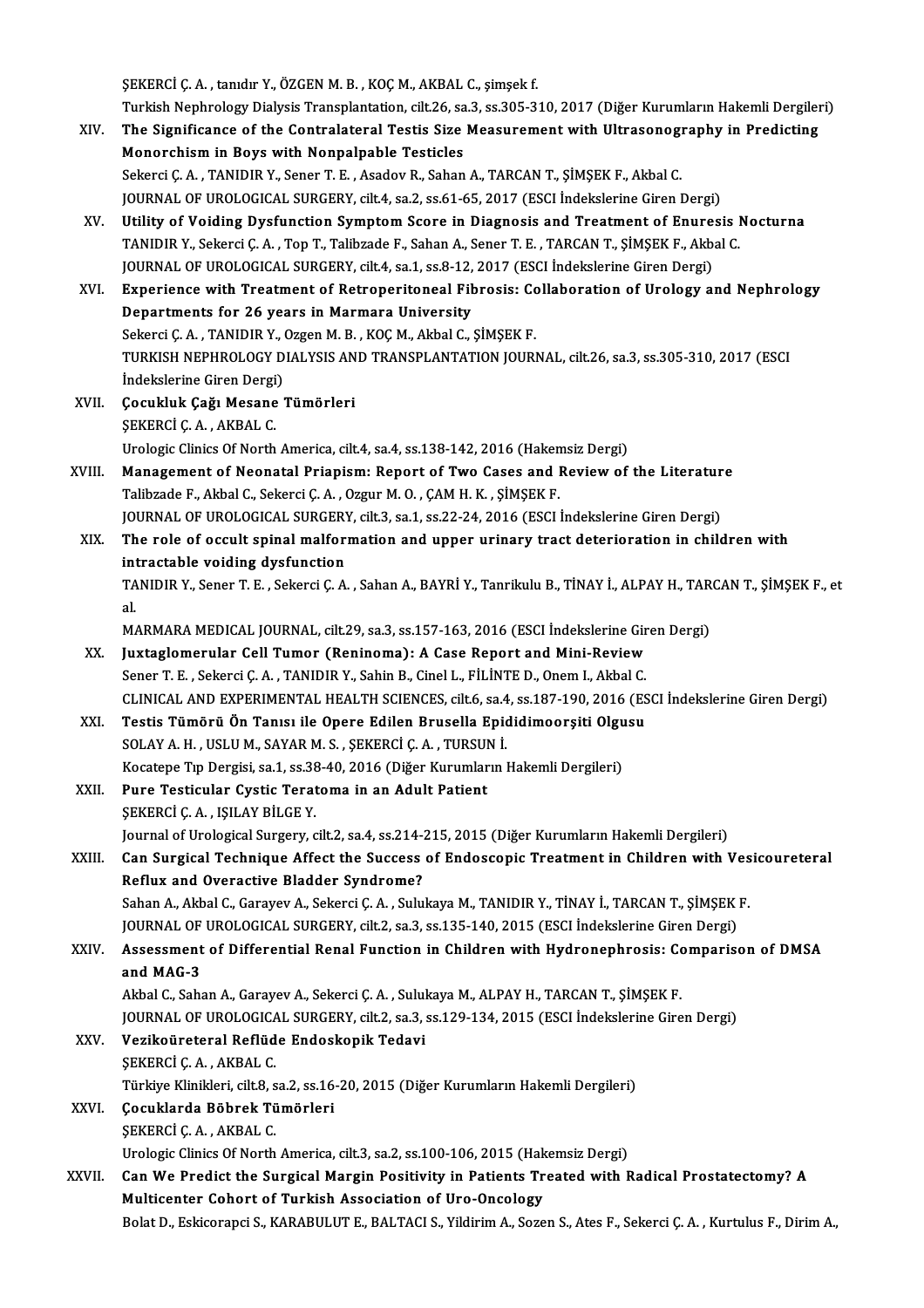etal.

et al.<br>JOURNAL OF UROLOGICAL SURGERY, cilt.2, sa.1, ss.7-12, 2015 (ESCI İndekslerine Giren Dergi)<br>Anviety and Dennessian are Twe Impertant Causes of Enastile Dysfunction ofter Set

XXVIII. Anxiety and Depression are Two Important Causes of Erectile Dysfunction after Saturation Biopsy A<br>Pilot Study **JOURNAL OF<br>Anxiety and<br>Pilot Study** 

AKBAL C., TÜRKER P., ŞEKERCİ Ç. A., ÖZGEN M. B., ŞİMŞEK F., LEVENT T.

JOURNAL OF UROLOGICAL SURGERY, cilt.1, sa.1, ss.14-18, 2014 (Diğer Kurumların Hakemli Dergileri)

AKBAL C., TÜRKER P., ŞEKERCİ Ç. A. , ÖZGEN M. B. , ŞİMŞEK F., LEVENT T.<br>JOURNAL OF UROLOGICAL SURGERY, cilt.1, sa.1, ss.14-18, 2014 (Diğer Kurumların Hakemli Dergileri)<br>XXIX. Erkek Faktörü İnfertilite Hastalarında Prem JOURNAL OF UROLOGICAL SURGERY, c<br>Erkek Faktöru Infertilite Hastaları<br>Sorgulama Formu ile Belirlenmesi<br>AKRAL C. ÖZCÜR M. Ö. MANCIR N. SE Erkek Faktöru İnfertilite Hastalarında Prematur Ejakul<br>Sorgulama Formu ile Belirlenmesi<br>AKBAL C., ÖZGÜR M. Ö. , MANGIR N., ŞEKERCİ Ç. A. , ŞİMŞEK F.<br>Üreleji Bültoni çilt 12, çe 21, çe 107,112, 2012 (Diğer Kurumla Sorgulama Formu ile Belirlenmesi<br>AKBAL C., ÖZGÜR M. Ö. , MANGIR N., ŞEKERCİ Ç. A. , ŞİMŞEK F.<br>Üroloji Bülteni, cilt.12, sa.21, ss.107-112, 2012 (Diğer Kurumların Hakemli Dergileri)<br>Badisal Betronubis Brostatastamu 8211 A B

AKBAL C., ÖZGÜR M. Ö. , MANGIR N., ŞEKERCİ Ç. A. , ŞİMŞEK F.<br>Üroloji Bülteni, cilt.12, sa.21, ss.107-112, 2012 (Diğer Kurumların Hakemli Dergileri)<br>XXX. Radical Retropubic Prostatectomy 8211 A Review Of The Current Lit Üroloji Bülteni, cilt.12, sa.21, ss.107-112, 2<br>Radical Retropubic Prostatectomy 82<br>Experience With The Last 250 Cases<br>TinAV LÖZCEN M. B. SEVERCLC A. TÜL Radical Retropubic Prostatectomy 8211 A R<br>Experience With The Last 250 Cases<br>TİNAY İ., ÖZGEN M. B. , ŞEKERCİ Ç. A. , TÜRKERİ L.<br>MARMARA MEDICAL JOURNAL sil: 24 se 1 se 10 Experience With The Last 250 Cases<br>TİNAY İ., ÖZGEN M. B. , ŞEKERCİ Ç. A. , TÜRKERİ L.<br>MARMARA MEDICAL JOURNAL, cilt.24, sa.1, ss.10-14, 2011 (Diğer Kurumların Hakemli Dergileri)

#### Kitap & Kitap Bölümleri

- itap & Kitap Bölümleri<br>I. Penis ve Üretra Embryolojisi<br>Vücel S. Sekersi C. A y & Hitap Boram<br>Penis ve Üretra En<br>Yücel S., Şekerci Ç. A.<br>Hinospadios: Türkiye
	- Yücel S., Şekerci Ç. A.

Hipospadias: Türkiye Klinikleri Üroloji, Cankon Germiyanoğlu, Editör, Türkiye Klinikleri Yayınevi, Ankara, ss.5-9,<br>2020 Hipospadias: Türkiye Klinikleri Üroloji, Cankon Germiyanoğlu<br>2020<br>II. Cocuklarda Taş Hastalığında Profilaksi ve Metafilaksi<br>TANIDIR V. SEKERÇİ C.A

- 2020<br>**Çocuklarda Taş Hastalı**<br>TANIDIR Y., ŞEKERCİ Ç. A.<br>Cosukluk Çağı Üriner Sista TANIDIR Y., ŞEKERCİ Ç. A.<br>Cocukluk Cağı Üriner Sistem Taş Hastalığı, Nazım Mutlu, Editör, Türkiye Klinikleri Üroloji, ss.63-68, 2020 TANIDIR Y., ŞEKERCİ Ç. A.<br>Çocukluk Çağı Üriner Sistem Taş Hastalığı, Nazım Mutlu, Editör, Türkiy<br>III. Çocukluk Çağından Erişkin Hayata Geçişte Ürolojik Yaklaşım<br>SİMSEK E. SENER T. E. SEKERCİ C. A
- Çocukluk Çağı Üriner Sistem Taş Hasta<br>**Çocukluk Çağından Erişkin Hayata**<br>ŞİMŞEK F., ŞENER T. E. , ŞEKERCİ Ç. A.<br>ÜRİNER SİSTEM ANOMAL İLERİNİN PI Çocukluk Çağından Erişkin Hayata Geçişte Ürolojik Yaklaşım<br>ŞİMŞEK F., ŞENER T. E. , ŞEKERCİ Ç. A.<br>ÜRİNER SİSTEM ANOMALİLERİNİN PRENATAL TANISI VE POSTNATAL TAKİBİ - II, ANDER Haluk, ZİYLAN H. Orhan,<br>OKTAR T. Editör Türkiye ŞİMŞEK F., ŞENER T. E. , ŞEKERCİ Ç. A.<br>ÜRİNER SİSTEM ANOMALİLERİNİN PRENATAL TANISI VE I<br>OKTAR T, Editör, Türkiye Klinikleri, Ankara, ss.67-72, 2019<br>Cosukluk Cağından Eniakin Hayata Casista Unalajik Y URINER SISTEM ANOMALILERININ PRENATAL TANISI VE POSTNATA<br>OKTAR T, Editör, Türkiye Klinikleri, Ankara, ss.67-72, 2019<br>IV. Cocukluk Çağından Erişkin Hayata Geçişte Urolojik Yaklaşım<br>SIMSEK E, SENER T, E, SEKERCİ C, A
- OKTAR T, Editör, Türkiye Klinikleri, An<br>Çocukluk Çağından Erişkin Hayata<br>ŞİMŞEK F., ŞENER T. E. , ŞEKERCİ Ç. A.<br>Uriner Sistem Anemalilerinin Prenatal Çocukluk Çağından Erişkin Hayata Geçişte Urolojik Yaklaşım<br>ŞİMŞEK F., ŞENER T. E. , ŞEKERCİ Ç. A.<br>Uriner Sistem Anomalilerinin Prenatal Tanisi ve Postnatal Takibi - II, HALUK ANDER, ORHAN ZİYLAN, TAYFUR<br>OKTAR Fakân TÜRKİYE ŞİMŞEK F., ŞENER T. E. , ŞEKERCİ Ç. A.<br>Uriner Sistem Anomalilerinin Prenatal Tanisi ve Postnatal Tak<br>OKTAR, Editör, TÜRKİYE KLİNİKLERİ, Ankara, ss.67-72, 2019<br>Sninal Kanal Patalajileri Uriner Sistem Anomalilerini<br>OKTAR, Editör, TÜRKİYE KL<br>V. Spinal Kanal Patolojileri<br>SEKERÇİ C. A. TARÇAN T

## OKTAR, Editör, TÜRKİYE K<br>Spinal Kanal Patolojiler<br>ŞEKERCİ Ç. A. , TARCAN T.<br>ÜDİNED SİSTEM ANOMALİ

Spinal Kanal Patolojileri<br>ŞEKERCİ Ç. A. , TARCAN T.<br>ÜRİNER SİSTEM ANOMALİLERİNİN PRENATAL TANISI VE POSTNATAL TAKİBİ - II, ANDER Haluk, ZİYLAN H. Orhan,<br>OKTAR Tavfun Editör Türkiye Klipilderi, Ankara, çe 52, 59, 2019 ŞEKERCİ Ç. A. , TARCAN T.<br>ÜRİNER SİSTEM ANOMALİLERİNİN PRENATAL TANISI VE POSTN<br>OKTAR Tayfun, Editör, Türkiye Klinikleri, Ankara, ss.52-59, 2019

# 0KTAR Tayfun, Editör, Türkiye Klinikleri, Ankara, ss.52-59, 2019<br>Hakemli Kongre / Sempozyum Bildiri Kitaplarında Yer Alan Yayınlar

akemli Kongre / Sempozyum Bildiri Kitaplarında Yer Alan Yayınlar<br>I. OUTCOMES AND LESSONS LEARNT FROM PRACTICE OFRETROGRADE INTRARENAL SURGERY (RIRS)<br>IN A BAEDIATRICSETTING OF VARIOUS ACE CROUPS: A GLOBAL STUDY ACROSSO CENT IN A PAEDIATRICSETTING OF VARIOUS AGE GROUPS: A GLOBAL STUDY ACROSS8 CENTRES<br>IN A PAEDIATRICSETTING OF VARIOUS AGE GROUPS: A GLOBAL STUDY ACROSS8 CENTRES<br>I.im E. L. Traver O. Mederriese V. O. Cestellani D. Forg K. V. Shun OUTCOMES AND LESSONS LEARNT FROM PRACTICE OFRETROGRADE INTRARENAL SURGERY (RIRS)<br>IN A PAEDIATRICSETTING OF VARIOUS AGE GROUPS: A GLOBAL STUDY ACROSS8 CENTRES<br>Lim E. J. , Traxer O., Madarriaga Y. Q. , Castellani D., Fong K. **IN A PAEDIATRICS**<br>Lim E. J., Traxer O., I<br>D., Shrestha A., et al. Lim E. J. , Traxer O., Madarriaga Y. Q. , Castellani D., Fong K. Y. , Shun Chan V. W. , Tur A. B. , Pietropaolo A., Ragoori<br>D., Shrestha A., et al.<br>AUA 202, Louisiana, Amerika Birleşik Devletleri, 13 Mayıs - 16 Haziran 202

D., Shrestha A., et al.<br>AUA 202, Louisiana, Amerika Birleşik Devletleri, 13 Mayıs - 16 Haziran 2022, cilt.207, ss.288<br>II. THE COMPARISON OF ANXIETY LEVELS IN CHILDREN WHO UNDERWENT INVASIVE OR NON-<br>INVASIVE URODYNAMIC INVASIVE URODYNAMIC STUDIES<br>Sekerci C. A., Can Ozkan O., Tanidir Y., Tarcan T., Yucel S. THE COMPARISON OF ANXIETY LEVELS IN CHILDI<br>INVASIVE URODYNAMIC STUDIES<br>Sekerci C. A. , Can Ozkan O., Tanidir Y., Tarcan T., Yucel S.<br>Alla 2022 Louisiane Amerika Birlesik Devletleri 12, 14

AUA2022,Louisiana,AmerikaBirleşikDevletleri,13 -16Mayıs2022, cilt.207, ss.138

III. The comparasion of anxiety levels in children who underwent invasive or non-invasive urodynamic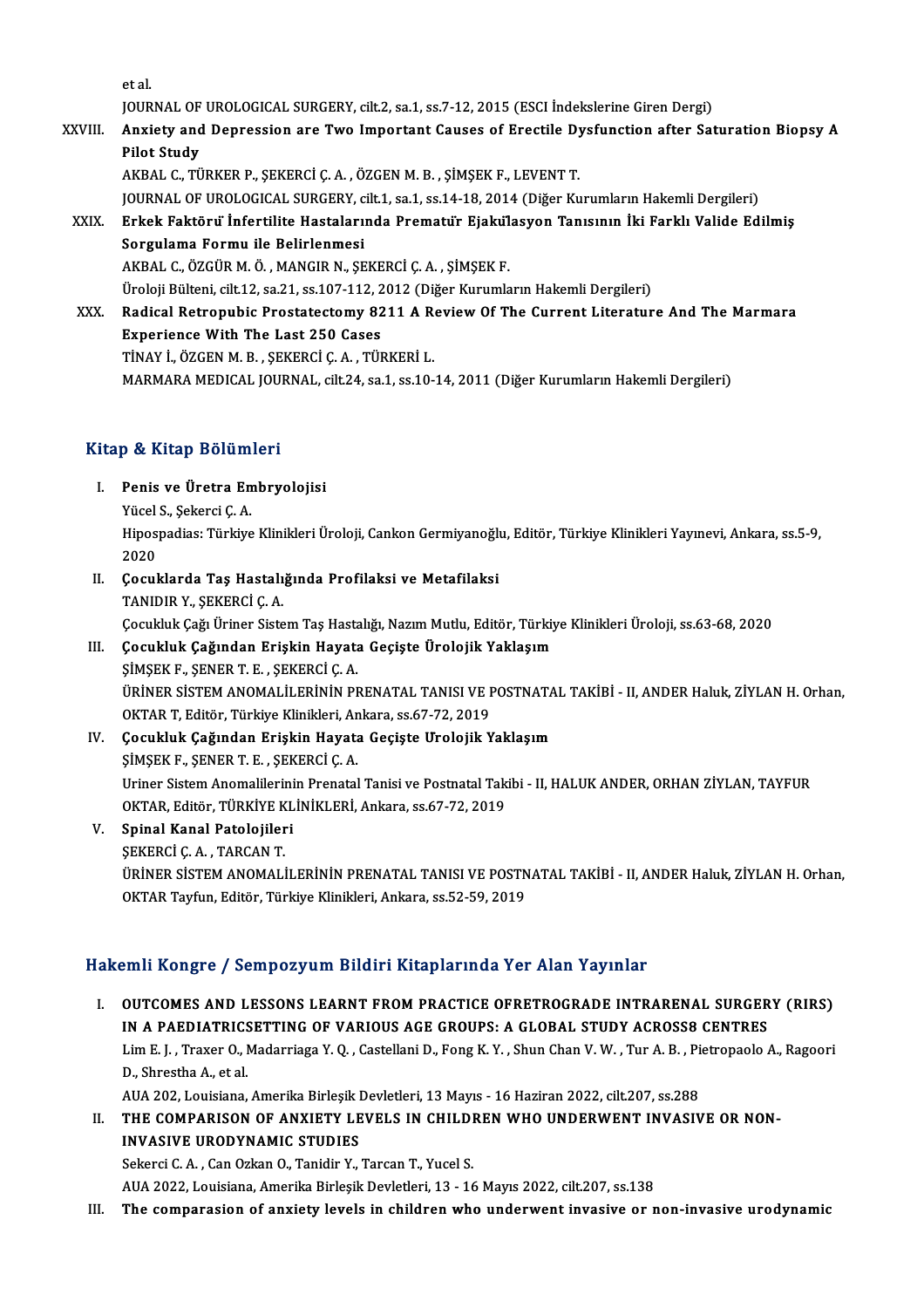studies

ŞekerciÇ.A. ,ÖzkanO.C. ,Tanıdır Y.,TarcanT.,YücelS. studies<br>Şekerci Ç. A. , Özkan O. C. , Tanıdır Y., Tarcan T., Yücel S.<br>AUA ANNUAL MEETING PROGRAM ABSTRACTS 2022, Amsterdam, Hollanda, 1 - 04 Haziran 2022, ss.134<br>PEDİATRİK I ARAROSKORİK RİYELORI ASTİDE RERKÜTAN ÜRETERAL ST Şekerci Ç. A. , Özkan O. C. , Tanıdır Y., Tarcan T., Yücel S.<br>AUA ANNUAL MEETING PROGRAM ABSTRACTS 2022, Amsterdam, Hollanda, 1 - 04 Haziran 2022, ss.134<br>IV. PEDİATRİK LAPAROSKOPİK PİYELOPLASTİDE PERKÜTAN ÜRETERAL STENT YE

- AUA ANNUAL MEETING PROGRAM ABSTRACTS 202<br>PEDIATRIK LAPAROSKOPIK PIYELOPLASTIDE<br>Tanıdır Y., Şekerci Ç.A. , Bülent E., Tarcan T., Yücel S.<br>7. Hlucel Minimal İnvariy Ürolojik Cerrabi Kongresi PEDİATRİK LAPAROSKOPİK PİYELOPLASTİDE PERKÜTAN ÜRETERAL STENT YERLEŞTİRİLME<br>Tanıdır Y., Şekerci Ç. A. , Bülent E., Tarcan T., Yücel S.<br>7. Ulusal Minimal İnvaziv Ürolojik Cerrahi Kongresi , Antalya, Türkiye, 13 Mart - 17 Ha Tanıdır Y., Şekerci Ç. A. , Bülent E., Tarcan T., Yücel S.<br>7. Ulusal Minimal İnvaziv Ürolojik Cerrahi Kongresi , Antalya, Türkiye, 13 Mart - 17 Haziran 2022, ss.<br>7. AİLE HEKİMLİĞİ VE PEDİATRİ ALANINDA ÇALIŞAN HEKİMLERDE EN
- 7. Ulusal Minimal İnvaziv Ürolojik Cerrahi Kongresi , Antalya, Türkiye, 13 I<br>AİLE HEKİMLİĞİ VE PEDİATRİ ALANINDA ÇALIŞAN HEKİMLERDE<br>DEĞERLENDİRİLMESİ VE YÖNETİMİ ÜZERİNE ANKET ÇALIŞMASI<br>Sekersi C.A., Kütükeğlu M.U., Cem H. AİLE HEKİMLİĞİ VE PEDİATRİ ALANINDA ÇALIŞAN H<br>DEĞERLENDİRİLMESİ VE YÖNETİMİ ÜZERİNE ANKET<br>Şekerci Ç.A. , Kütükoğlu M.U. , Çam H. K. , Tarcan T., Yücel S.<br>16 TÜPK COCUK ÜPOLOUSI KONCPESI, İstanbul Türkiye 26 DEĞERLENDİRİLMESİ VE YÖNETİMİ ÜZERİNE ANKET ÇALIŞMASI<br>Şekerci Ç. A. , Kütükoğlu M. U. , Çam H. K. , Tarcan T., Yücel S.<br>16. TÜRK ÇOCUK ÜROLOJİSİ KONGRESİ, İstanbul, Türkiye, 26 - 28 Kasım 2021, ss.42 Şekerci Ç. A. , Kütükoğlu M. U. , Çam H. K. , Tarcan T., Yücel S.<br>16. TÜRK ÇOCUK ÜROLOJİSİ KONGRESİ, İstanbul, Türkiye, 26 - 28 Kasım 2021, ss.42<br>VI. FARKLI PUBERTAL YAŞ GRUPLARINDA NORMAL GLANÜLER VE ÜRETRAL ÖLÇÜMLER<br>Seke
- 16. TÜRK ÇOCUK ÜROLOJİSİ KONGRESİ, İstanbul, Türkiye, 26 28 Kasım 2021, ss.42<br>FARKLI PUBERTAL YAŞ GRUPLARINDA NORMAL GLANÜLER VE ÜRETRAL Ö.<br>Şekerci Ç. A. , Özkan O., Bülent E., Sahak M. Y. , Genç Y. E. , Tanıdır Y., Tarc FARKLI PUBERTAL YAŞ GRUPLARINDA NORMAL GLANÜLER VE ÜRETRAL (Sekerci Ç. A. , Özkan O., Bülent E., Sahak M. Y. , Genç Y. E. , Tanıdır Y., Tarcan T., Yücel (S. Türkiye, 26 - 28 Kasım 2021, ss.92<br>16. TÜRK ÇOCUK ÜROLOJİSİ KONGR Sekerci Ç. A. , Özkan O., Bülent E., Sahak M. Y. , Genç Y. E. , Tanıdır Y., Tarcan T., Yücel S.<br>16. TÜRK ÇOCUK ÜROLOJİSİ KONGRESİ, İstanbul, Türkiye, 26 - 28 Kasım 2021, ss.92<br>VII. Normal Glandular and Urethral Measurement
- 16. TÜRK ÇOCUK ÜROLOJİSİ KONGRESİ, İstanbul, Türkiye, 26 28 Kasım 2021, ss.92<br>Normal Glandular and Urethral Measurements in Different Pubertal Age Greg.<br>Şekerci Ç. A. , Tanıdır Y., Özkan O., Bülent E., Sahak M. Y. , Genç \$ekerci Ç. A. , Tanıdır Y., Özkan O., Bülent E., Sahak M. Y. , Genç Y. E. , Tarcan T., Yücel S.<br>41st Congress of the Société Internationale d'Urologie November 10-14, 2021, 10 - 14 Kasım 2021, ss.180-181 Sekerci Ç. A. , Tanıdır Y., Özkan O., Bülent E., Sahak M. Y. , Genç Y. E. , Tarcan T., Yücel S.<br>41st Congress of the Société Internationale d'Urologie November 10-14, 2021, 10 - 14 Kasım 2021, ss.180-181<br>VIII. A Survey

## 41st Cong<br>**A Survey**<br>İstanbul<br>Sekergi G A Survey Study on Evaluation and Management of Nocturnal E<br>İstanbul<br>Şekerci Ç.A. , Tanıdır Y., Kütükoğlu M.U. , Çam H. K. , Tarcan T., Yücel S.<br>41et Congress of the Sosiété Internationale d'Uralogie Nevember 10 1

**İstanbul**<br>Şekerci Ç. A. , Tanıdır Y., Kütükoğlu M. U. , Çam H. K. , Tarcan T., Yücel S.<br>41st Congress of the Société Internationale d'Urologie November 10-14, 2021, Dubai, Birleşik Arap Emirlikleri, 10 -Şekerci Ç. A. , Tanıdır Y., Kütükoğlu M. U. , Çam H. K. , Tarcan T., Yücel S.<br>41st Congress of the Société Internationale d'Urologie November 10-1<br>14 Kasım 2021, ss.180<br>IX. A Survey Study on Foreskin Care Uncircumsiced 41st Congress of the Société Internationale d'Urologie November<br>14 Kasım 2021, ss.180<br>IX. A Survey Study on Foreskin Care Uncircumsiced Children<br>Sekergi C.A. Tanıdır V. Kütükeğlu M.H. Cam H.K. Tancan T. Vü

## Şekerci Ç. A., Tanıdır Y., Kütükoğlu M. U., Çam H. K., Tarcan T., Yücel S. A Survey Study on Foreskin Care Uncircumsiced Children<br>Şekerci Ç. A. , Tanıdır Y., Kütükoğlu M. U. , Çam H. K. , Tarcan T., Yücel S.<br>41st Congress of the Société Internationale d'Urologie, 10 - 14 Kasım 2021, ss.180<br>Abnorm

Sekerci Ç. A. , Tanıdır Y., Kütükoğlu M. U. , Çam H. K. , Tarcan T., Yücel S.<br>41st Congress of the Société Internationale d'Urologie, 10 - 14 Kasım 2021, ss.180<br>X. Abnormal DMSA Renal Scan Findings and Associated Facto 41st Co<br><mark>Abnorr</mark><br>Reflux<br>Fraën <sup>p</sup> Abnormal DMSA Renal Scan Findings and Associated Factors in Olde<br>Reflux<br>Ergün R., Şekerci Ç.A. , Tanıdır Y., Telli O., Kütükoğlu M.U. , Tarcan T., Yücel S.<br>41st Congress of the Sosiété Internationale d'Uralegie Nevember 10

Reflux<br>Ergün R., Şekerci Ç. A. , Tanıdır Y., Telli O., Kütükoğlu M. U. , Tarcan T., Yücel S.<br>41st Congress of the Société Internationale d'Urologie November 10-14, 2021, Dubai, Birleşik Arap Emirlikleri, 10 -<br>14 Kasım 2021 Ergün R., Şekerci Ç. A., Tanıdır Y., Telli O., Kütükoğlu M. U., Tarcan T., Yücel S. 41st Congress of the Société Internationale d'Urologie November 10-14, 2021, Dubai, Birleşik Arap Emirlikleri, 10 -<br>14 Kasım 2021, ss.182<br>XI. Comparison of Maximum Voided and Maximum Bladder Capacity in Bladder Diary, Urof

### 14 Kasım 2021, ss.182<br>Comparison of Maximum Voided and Maximum Bladder Capacity in Bladder Diary, Uro<br>Filling Cystometry in Children with Non-Neurogenic Lower Urinary Tract Dysfunction<br>Sekarsi C.A., Tanylu V. Özgün C. Engü Comparison of Maximum Voided and Maximum Bladder Capac<br>Filling Cystometry in Children with Non-Neurogenic Lower Ur<br>Şekerci Ç.A., Tanıdır Y., Özgür G., Ergün R., Çetin M., Tarcan T., Yücel S.<br>41et Congress of the Sosiété In Filling Cystometry in Children with Non-Neurogenic Lower Urinary Tract Dysfunction<br>Şekerci Ç. A. , Tanıdır Y., Özgür G., Ergün R., Çetin M., Tarcan T., Yücel S.<br>41st Congress of the Société Internationale d'Urologie Novemb Sekerci Ç. A. , Tanıdır Y.<br>41st Congress of the So<br>14 Kasım 2021, ss.181<br>Nönsianik ve Nan Ni 41st Congress of the Société Internationale d'Urologie November 10-14, 2021, Dubai, Birleşik Arap Emi<br>14 Kasım 2021, ss.181<br>XII. Nörojenik ve Non-Nörojenik Alt Üriner Sistem Fonksiyon Bozukluğu Olan Çocuklarda İdrar<br>Biyobe

## 14 Kasım 2021, ss.181<br>Nörojenik ve Non-Nörojenik Alt Ürin<br>Biyobelirteçleri: Sistematik Derleme.<br>Sekarsi C.A., Tarsan T. Vüsel S. Nörojenik ve Non-Nörojenik<br>Biyobelirteçleri: Sistematik<br>Şekerci Ç.A. , Tarcan T., Yücel S.<br>7. Ulucel İslavçel Üreleji ve Kadı Biyobelirteçleri: Sistematik Derleme.<br>Şekerci Ç. A. , Tarcan T., Yücel S.<br>7. Ulusal İşlevsel Üroloji ve Kadın Ürolojisi Kongresi, Antalya, Türkiye, 20 - 24 Ekim 2021, ss.3<br>ÜRİNER SİSTEM SEMPTOMLARL İLE CELEN COCUKLARDA ANN

XI I. ÜRİNER SİSTEMSEMPTOMLARI İLE GELEN ÇOCUKLARDA ANNE VE HEKİMTARAFINDAN 7. Ulusal İşlevsel Üroloji ve Kadın Ürolojisi Kongresi, Antalya, Türkiye, 20 - 24 Ekim 2<br>ÜRİNER SİSTEM SEMPTOMLARI İLE GELEN ÇOCUKLARDA ANNE VE HEKİM<br>DOLDURULAN İŞEME BOZUKLUKLARI SEMPTOM SKORUNUN TUTARLILIĞI<br>Sekarsi C.A., ÜRİNER SİSTEM SEMPTOMLARI İLE GELEN ÇOCUKLARDA ANNE VE HEKİM TARAFIND<br>DOLDURULAN İŞEME BOZUKLUKLARI SEMPTOM SKORUNUN TUTARLILIĞI<br>Şekerci Ç.A. , Dörücü D., Ergün R., Kütükoğlu U., Topbaş B., Çetin M., Tanıdır Y., Tarcan T., DOLDURULAN İŞEME BOZUKLUKLARI SEMPTOM SKORUNUN TUTARLILIĞI<br>Şekerci Ç. A. , Dörücü D., Ergün R., Kütükoğlu U., Topbaş B., Çetin M., Tanıdır Y., Tarcan T., Yücel S.<br>7. Ulusal İşlevsel Üroloji ve Kadın Ürolojisi Kongresi, Ant

### 7. Ulusal İşlevsel Üroloji ve Kadın Ürolojisi Kongresi, Antalya, Türkiye, 20 - 24 Ekim 2021, ss.111-112<br>XIV. THE RESULTS OF THREE TIMES REPEATED FILLING CYSTOMETRY AND PRESSURE FLOW STUDIES IN 7. Ulusal İşlevsel Üroloji ve Kadın Ürolojisi Kongresi, Antalya, Türkiye, 20 - 24 Ekim 202<br>THE RESULTS OF THREE TIMES REPEATED FILLING CYSTOMETRY AND PRES<br>CHILDREN WITH NONNEUROGENIC LOWER URINARY TRACT DYSFUNCTION<br>Fraün B THE RESULTS OF THREE TIMES REPEATED FILLING CY<br>CHILDREN WITH NONNEUROGENIC LOWER URINARY T<br>Ergün R., Şekerci Ç. A. , Tanıdır Y., Öztürk N., Tarcan T., Yücel S.<br>INTERNATIONAL CONTINENCE SOCIETY 2021-17 - 20 Eltim 24 CHILDREN WITH NONNEUROGENIC LOWER URINARY TRACT DYSFUN<br>Ergün R., Şekerci Ç. A. , Tanıdır Y., Öztürk N., Tarcan T., Yücel S.<br>INTERNATIONAL CONTINENCE SOCIETY 2021, 17 - 20 Ekim 2021, ss.773-774<br>URINARY PIOMARKERS IN CHILDRE Ergün R., Şekerci Ç. A. , Tanıdır Y., Öztürk N., Tarcan T., Yücel S.<br>INTERNATIONAL CONTINENCE SOCIETY 2021, 17 - 20 Ekim 2021, ss.773-774<br>XV. URINARY BIOMARKERS IN CHILDREN WITH NEUROGENIC AND NON-NEUROGENIC LOWER URIN

- INTERNATIONAL CONTINENCE SOCIETY 2021, 17 20<br>URINARY BIOMARKERS IN CHILDREN WITH NEI<br>TRACT DYSFUNCTION: A SYSTEMATIC REVIEW<br>Sekars C.A. Vüsel S. Tarsan T URINARY BIOMARKERS IN C<br>TRACT DYSFUNCTION: A SYS<br>Şekerci Ç.A. , Yücel S., Tarcan T.<br>International Continence Societ: TRACT DYSFUNCTION: A SYSTEMATIC REVIEW<br>Sekerci Ç. A. , Yücel S., Tarcan T.<br>International Continence Society 2021, 14 - 17 Ekim 2021, ss.482-484
- XVI. Voiding Sistoüretrografide İşeme Fazında İzlenen Vezikoüreteral Reflü Renal Skar Riskini Yükseltir.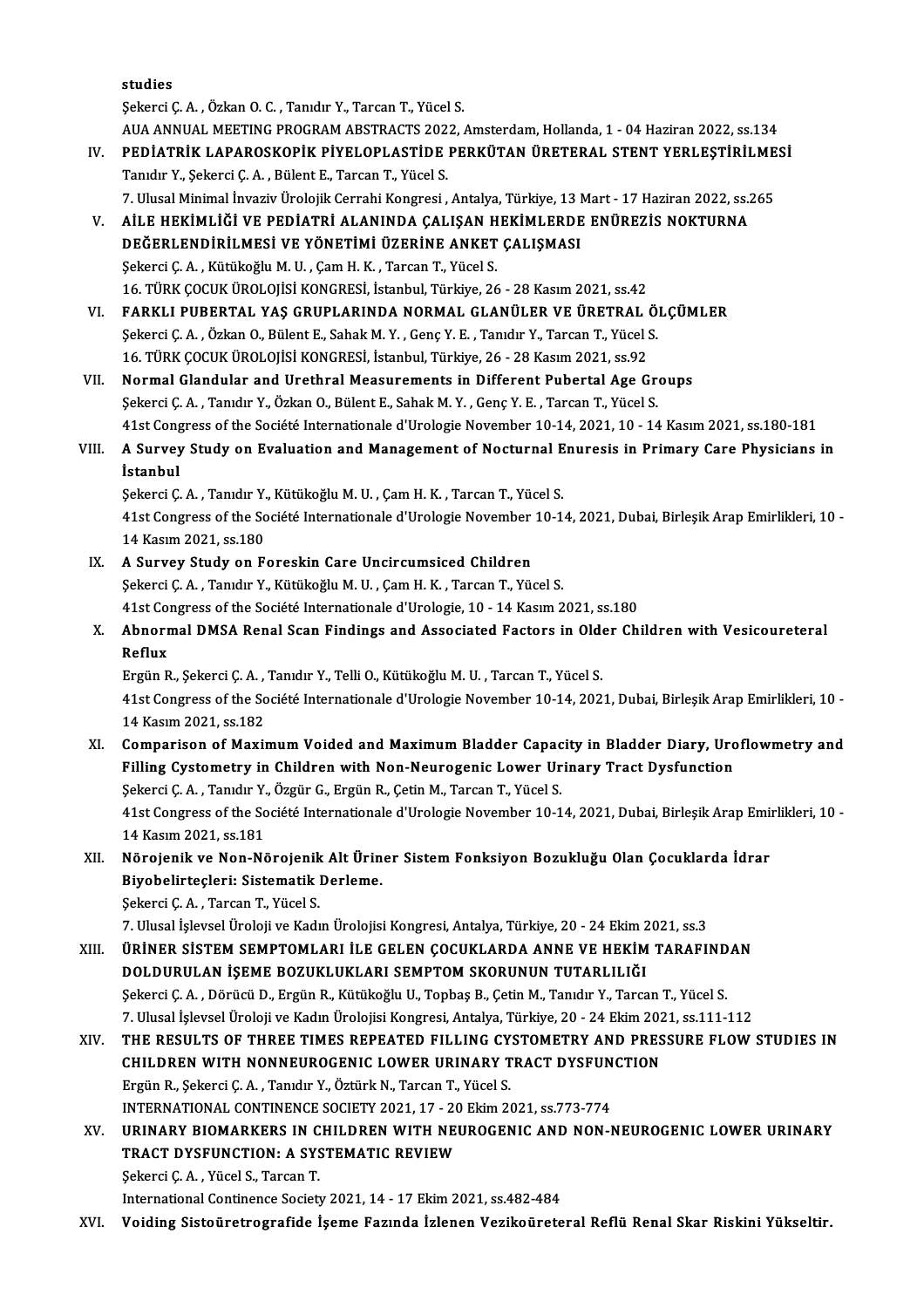Ergün R., Şekerci Ç. A., Tanıdır Y., Telli O., Kütükoğlu M. U., Tarcan T., Yücel S. 5.UlusalÜrolojikCerrahiKongresiOnline,Antalya,Türkiye,7 -15Kasım2020, ss.184 Ergün R., Şekerci Ç. A. , Tanıdır Y., Telli O., Kütükoğlu M. U. , Tarcan T., Yücel S.<br>5.Ulusal Ürolojik Cerrahi Kongresi Online, Antalya, Türkiye, 7 - 15 Kasım 2020, ss.184<br>XVII. Non Nörojenik Alt Üriner Sistem Disfonksiyo

5.Ulusal Ürolojik Cerrahi Kongresi Online, Antalya, Türkiye, 7 - 15 Kasım 2020, ss.184<br>Non Nörojenik Alt Üriner Sistem Disfonksiyonu Olan Çocuklarda İşeme Günlüğü, Üroflowı<br>Dolum Sistometrisinde Maksimum İşeme Hacimleri ve Non Nörojenik Al<br>Dolum Sistometri<br>Karşılaştırılması.<br>Sekersi C.A. Tanıd Dolum Sistometrisinde Maksimum İşeme Hacimleri ve Maksimum Mesane Kapasitelerinin<br>Karşılaştırılması.<br>Şekerci Ç. A. , Tanıdır Y., Özgür G., Çetin M., Ergün R., Tarcan T., Yücel S.

5.UlusalÜrolojikCerrahiKongresiOnline,Antalya,Türkiye,7 -15Kasım2020, ss.179-170

- XVIII. Sünnetsiz Çocuklarda Sünnet Derisi Bakımı ile İlgili Hekimler Arasında Anket Çalışması ŞekerciÇ.A. ,Tanıdır Y.,KütükoğluM.U. ,ÇamH.K. ,YücelS. Sünnetsiz Çocuklarda Sünnet Derisi Bakımı ile İlgili Hekimler Arasında Anket Çalı<br>Şekerci Ç. A. , Tanıdır Y., Kütükoğlu M. U. , Çam H. K. , Yücel S.<br>5.Ulusal Ürolojik Cerrahi Kongresi Online, Antalya, Türkiye, 7 Kasım - 15 Şekerci Ç. A. , Tanıdır Y., Kütükoğlu M. U. , Çam H. K. , Yücel S.<br>5.Ulusal Ürolojik Cerrahi Kongresi Online, Antalya, Türkiye, 7 Kasım - 15 Aralık 2020, ss.196<br>XIX. Inter- and intra-observer reliability assessment of
	- 5.Ulusal Ürolojik Cerrahi Kongre<br>Inter- and intra-observer re<br>Şekerci Ç.A. , Tanıdır Y., Yücel S.<br>EAU 2020. Amsterdam, Hallands Inter- and intra-observer reliability assessment of uroflowmetry analysis in children.<br>Şekerci Ç. A. , Tanıdır Y., Yücel S.<br>EAU 2020, Amsterdam, Hollanda, 17 - 21 Temmuz 2020, ss.965

- XX. Bilateral Hidroureteronefrozun Nadir Bir Sebebi EAU 2020, Amsterdam, Hollanda, 17 - 21 Temmuz 2020, ss.965<br>Bilateral Hidroureteronefrozun Nadir Bir Sebebi<br>Çiçek N., Dündar H., Sak M., Bodur E., Güven S., Yıldız N., Tokuç G., Gökce İ., Şekerci Ç. A. , Alpay H.<br>7. Marmare Bilateral Hidroureteronefrozun Nadir Bir Sebebi<br>Çiçek N., Dündar H., Sak M., Bodur E., Güven S., Yıldız N., Tokuç G., Gökce İ., Ş.<br>7. Marmara Pediatri Kongresi, İstanbul, Türkiye, 20 - 22 Şubat 2020, ss.217<br>Miyeledianlaril Çiçek N., Dündar H., Sak M., Bodur E., Güven S., Yıldız N., Tokuç G., Gökce İ., Şekerci Ç. A. , Alpay H.<br>7. Marmara Pediatri Kongresi, İstanbul, Türkiye, 20 - 22 Şubat 2020, ss.217<br>XXI. Miyelodisplazili Çocuklarda Geni
- 7. Marmara Pediatri Kongresi, İstanbul, Türkiye, 20 22 Şubat 2020, ss.217<br>Miyelodisplazili Çocuklarda Genişlemiş SpektrumluBeta-Laktamaz Üreten Bakteriürin<br>RiskFaktörleri<br>Toprak T., Şahan A., Sulukaya M., Garayev A., Şek Miyelodisplazili Çocuklarda Genişlemiş SpektrumluBeta-Laktamaz Üreten Bakteriürin<br>RiskFaktörleri<br>Toprak T., Şahan A., Sulukaya M., Garayev A., Şekerci Ç. A. , Tanıdır Y., Yücel S., Akbal C., Tarcan T.<br>15. Türk Cosuk Ürelej

15.TürkÇocukÜrolojisiKongresi,Antalya,Türkiye,29Kasım-01Aralık2019, ss.51

- XXII. SS53 TEMİZ ARALIKLI KATETERİZASYON YAPAN MİYELODİSPLAZİLİ ÇOCUKLARDAGENİSLEMİS SPEKTRUMLU BETA-LAKTAMAZ ÜRETEN BAKTERİÜRİNİN KLİNİK RİSKFAKTÖRLERİ SS53 TEMİZ ARALIKLI KATETERİZASYON YAPAN MİYELODİSPLAZİLİ ÇOCUKLARDAGENİ<br>SPEKTRUMLU BETA-LAKTAMAZ ÜRETEN BAKTERİÜRİNIN KLINIK RISKFAKTÖRLERI<br>TOPRAK T., ŞAHAN A., SULUKAYA M., GARAYEV A., ŞEKERCİ Ç. A. , TANIDIR Y., AKBAL C SPEKTRUMLU BETA-LAKTAMAZ ÜRETEN BAKTERİÜRİNİN KLİNİK RİSKFAKTÖRLER<br>TOPRAK T., ŞAHAN A., SULUKAYA M., GARAYEV A., ŞEKERCİ Ç. A. , TANIDIR Y., AKBAL C., TARC<br>6. Ulusal İşlevsel Üroloji ve Kadın Ürolojisi Kongresi, Antalya, T TOPRAK T., ŞAHAN A., SULUKAYA M., GARAYEV A., ŞEKERCİ Ç. A. , TANIDIR Y., AKBAL C., TARCAN T.<br>6. Ulusal İşlevsel Üroloji ve Kadın Ürolojisi Kongresi, Antalya, Türkiye, 2 - 06 Ekim 2019, ss.68<br>XXIII. SS54 MİYELODİSPLAZİ
- 6. Ulusal İşlevsel Üroloji ve Kadın Ürolojisi Kongresi, Antalya, Türkiye, 2 06 Ekim 2019, ss.68<br>SS54 MİYELODİSPLAZİLİ YENİDOĞANLARDA PRİMER ONARIM ÖNCESİ ALT ÜRİNEI<br>FONKSİYONLARININ DEĞERLENDİRİLMESİ<br>ERGÜN R., SEKERCİ C. SS54 MİYELODİSPLAZİLİ YENİDOĞANLARDA PRİMER ONARIM ÖNCESİ ALT ÜRİNERSİSTEM 6.Ulusal İşlevselÜrolojiveKadınÜrolojisiKongresi,Antalya,Türkiye,2 -06Ekim2019, ss.69
- ERGÜN R., ŞEKERCİ Ç. A. , ŞENOL M., YILDIZ D., KAHVECİ H., TANIDIR Y., TARCAN T.<br>6. Ulusal İşlevsel Üroloji ve Kadın Ürolojisi Kongresi, Antalya, Türkiye, 2 06 Ekim 2019, ss.69<br>XXIV. TEMİZ ARALIKLI KATETERİZASYON YAP 6. Ulusal İşlevsel Üroloji ve Kadın Ürolojisi Kongresi, Antalya, Türkiye, 2 - 06 Ekim 2019, ss.69<br>TEMİZ ARALIKLI KATETERİZASYON YAPAN MİYELODİSPLAZİLİ ÇOCUKLARDA GENİŞ!<br>SPEKTRUMLU BETA-LAKTAMAZ ÜRETEN BAKTERİÜRİNİN KLİNİK TEMİZ ARALIKLI KATETERİZASYON YAPAN MİYELODİSPLAZİLİ ÇOCUKLARDA GEN<br>SPEKTRUMLU BETA-LAKTAMAZ ÜRETEN BAKTERİÜRİNİN KLİNİK RİSK FAKTÖRLEI<br>TOPRAK T., Şahan A., Sulukaya M., GARAYEV A., Sekerci Ç. A. , Tanidir Y., AKBAL C., TA 6.SPEKTRUMLU BETA-LAKTAMAZ ÜRETEN BAKTERİÜRİNİN KLİNİK RİSK FAKTÖRLERİ<br>1999-YOPRAK T., Şahan A., Sulukaya M., GARAYEV A., Sekerci Ç. A. , Tanidir Y., AKBAL C., TARCAN T.<br>1991-YOPRAK İŞLEVSEL ÜROLOJİ ve KADIN ÜROLOJİSİ KONG TOPRAK T., Şahan A., Sulukaya M., GARAYEV A., Sekerci Ç. A. , Tanidir Y., AKBAL C., TARCAN T.<br>6. ULUSAL İŞLEVSEL ÜROLOJİ ve KADIN ÜROLOJİSİ KONGRESİ, Antalya, Türkiye, 2 - 06 Ekim 2019<br>XXV. Sıçanlarda Testisin Deneysel İsk
- 6. ULUSAL İŞLEVSEL ÜROLOJİ ve KADIN ÜROLOJİSİ KONGRESİ, Antalya, Türkiye, 2 06 Ekim 2019<br>Sıçanlarda Testisin Deneysel İskemi / Reperfüzyon Hasarında Ellagic Asit'in Koruyucu Etki<br>ŞEKERCİ Ç. A. , AYDIN H. R. , LİVAOĞLU A. Sıçanlarda Testisin Deneysel İskemi / Reperfüzyon Hasarında Ellagic *I*<br>ŞEKERCİ Ç. A. , AYDIN H. R. , LİVAOĞLU A., TOPRAK T., GÜÇTAŞ A. Ö. , KARTAL S.<br>4. Ürolojik Cerrahi Kongresi, Antalya, Türkiye, 31 Ekim - 04 Kasım 2018 SEKERCİ Ç. A. , AYDIN H. R. , LİVAOĞLU A., TOPRAK T., GÜÇTAŞ A. Ö. , KARTAL S., AŞÇI S. S. , TANIDIR Y.<br>4. Ürolojik Cerrahi Kongresi, Antalya, Türkiye, 31 Ekim - 04 Kasım 2018, ss.148<br>XXVI. MP26-19: Computed Tomography Can 4. Ürolojik Cerrahi Kongresi, Antalya, Türkiye, 31 Ekim - 04 Kasım 2018, ss.148
- MP26-19: Computed Tomography Can Predict Positive Stone Cultu<br>Nephrolithotomy<br>TANIDIR Y., GARAYEV A., ŞAHAN A., ŞENER T. E. , ŞEKERCİ Ç. A. , ŞİMŞEK F.<br>26th World Congress of Endourology, Paris, Eransa 20, 24 Evlül 2019 Nephrolithotomy<br>TANIDIR Y., GARAYEV A., ŞAHAN A., ŞENER T. E. , ŞEKERCİ Ç. A. , ŞİMŞEK<br>36th World Congress of Endourology, Paris, Fransa, 20 - 24 Eylül 2018<br>UPE 49. Emphycamatous Byslanaphritis: De We Still Have Te Es

- TANIDIR Y., GARAYEV A., ŞAHAN A., ŞENER T. E., ŞEKERCİ Ç. A., ŞİMŞEK F.<br>36th World Congress of Endourology, Paris, Fransa, 20 24 Eylül 2018<br>XXVII. UP5-49: Emphysematous Pyelonephritis: Do We Still Have To Fear of It?<br>TAN 36th World Congress of Endourology, Paris, Fransa, 20 - 24 Eylül 2018<br>UP5-49: Emphysematous Pyelonephritis: Do We Still Have To Fear of It?<br>TANIDIR Y., GARAYEV A., ALLAHVERDIYEV E., ŞEKERCİ Ç. A. , ŞENER T. E. , ŞİMŞEK F.<br> UP5-49: Emphysematous Pyelonephritis: Do We Still Have To F<br>TANIDIR Y., GARAYEV A., ALLAHVERDIYEV E., ŞEKERCİ Ç. A. , ŞENER T. I<br>36th World Congress of Endourology, Paris, Fransa, 20 - 24 Eylül 2018<br>UP4-26: Persutansayus N TANIDIR Y., GARAYEV A., ALLAHVERDIYEV E., ŞEKERCİ Ç. A. , ŞENER T. E. , ŞİMŞEK F.<br>36th World Congress of Endourology, Paris, Fransa, 20 - 24 Eylül 2018<br>XXVIII. UP4-26: Percutaneous Nephrolithotomy Must Be an Uneventful Int
- 36th World Congress of Endourology, Paris, Fransa, 20 24 Eylül 2018<br>UP4-26: Percutaneous Nephrolithotomy Must Be an Uneventful<br>Pyelonephritis Patients with Kidney Stones UP4-26: Percutaneous Nephrolithotomy Must Be an Uneventful Interventio<br>Pyelonephritis Patients with Kidney Stones<br>TANIDIR Y., GARAYEV A., ALLAHVERDIYEV E., ŞENER T. E. , ŞEKERCİ Ç. A. , ŞİMŞEK F.<br>26th World Congress of End TANIDIR Y., GARAYEV A., ALLAHVERDIYEV E., ŞENER T. E. , ŞEKERCİ Ç. A. , ŞİMŞEK F.<br>36th World Congress of Endourology, Paris, Fransa, 20 - 24 Eylül 2018 TANIDIR Y., GARAYEV A., ALLAHVERDIYEV E., ŞENER T. E., ŞEKERCİ Ç. A<br>36th World Congress of Endourology, Paris, Fransa, 20 - 24 Eylül 2018<br>XXIX. UP4-31: Flexible Ureteroscopy in Pediatric Renal Stone Disease<br>TANIDIR Y. ÖZKA
- TANIDIR Y., ÖZKAN O. C. , ŞEKERCİ Ç. A. , ŞENER T. E. , AKBAL C., ŞİMŞEK F.<br>36th World Congress of Endourology, Paris, Fransa, 20 24 Eylül 2018 UP4-31: Flexible Ureteroscopy in Pediatric Renal Stone Disease<br>TANIDIR Y., ÖZKAN O. C. , ŞEKERCİ Ç. A. , ŞENER T. E. , AKBAL C., ŞİMŞEK<br>36th World Congress of Endourology, Paris, Fransa, 20 - 24 Eylül 2018<br>Persutansayıs Na TANIDIR Y., ÖZKAN O. C. , ŞEKERCİ Ç. A. , ŞENER T. E. , AKBAL C., ŞİMŞEK F.<br>36th World Congress of Endourology, Paris, Fransa, 20 - 24 Eylül 2018<br>XXX. Percutaneous Nephrolithotomy Must Be an Uneventful Intervention for Emp
- 36th World Congress of Endourology, Paris, Fra:<br>Percutaneous Nephrolithotomy Must Be an<br>Pyelonephritis Patients with Kidney Stones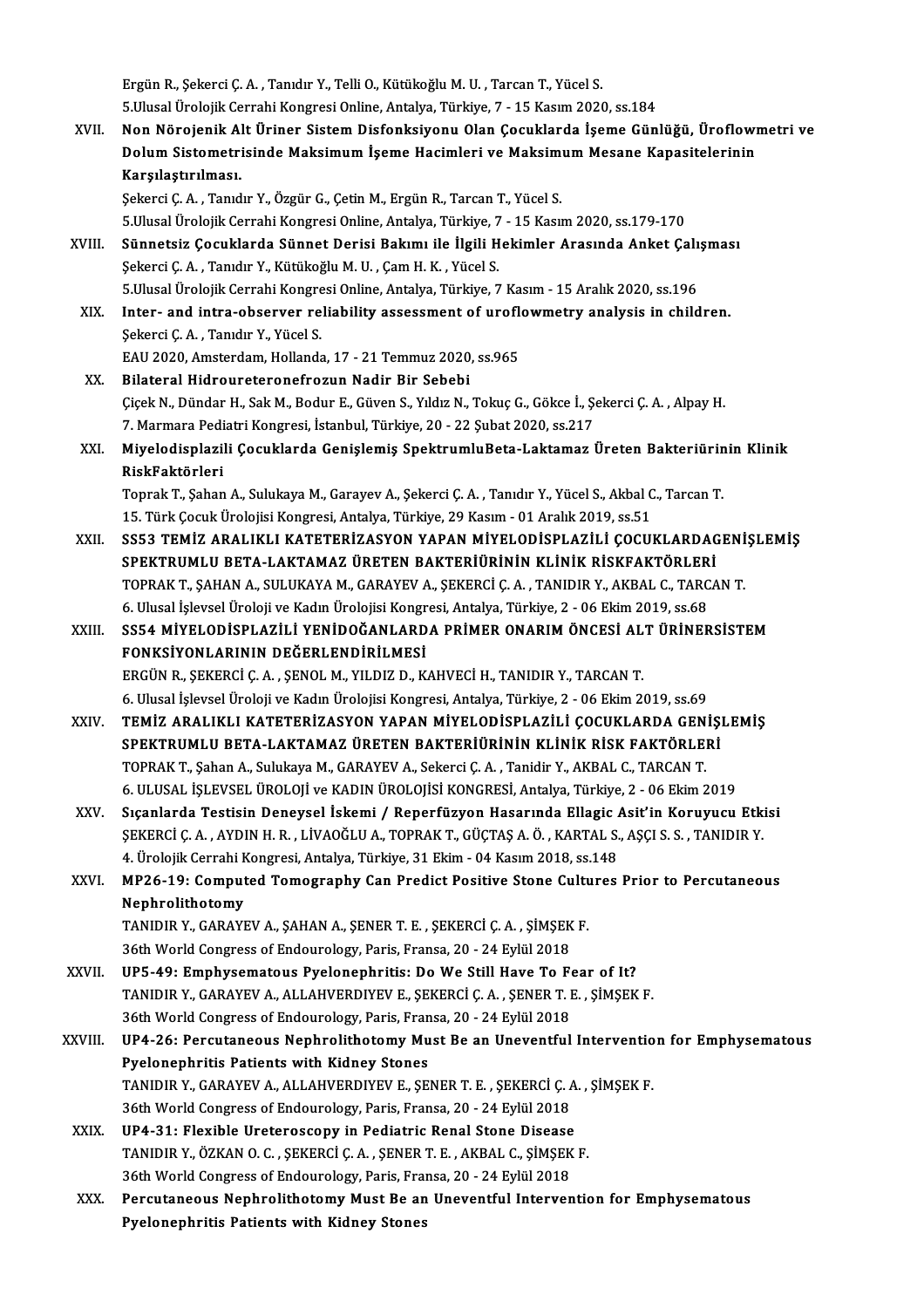TANIDIRY.,GARAYEVA.,ALLAHVERDIYEVE.,ŞENERT.E. ,ŞEKERCİÇ.A. ,ŞİMŞEKF. 8th International Meeting Challenges in Endourology, Amsterdam, Hollanda, 17 - 19 Haziran 2018 TANIDIR Y., GARAYEV A., ALLAHVERDIYEV E., ŞENER T. E. , ŞEKERCİ Ç. A. , ŞİMŞEK F.<br>8th International Meeting Challenges in Endourology, Amsterdam, Hollanda, 17 - 19 Haziran 2018<br>XXXI. PP43: Should We Use Safety Guidewire Ro 8th International Meeting Challenges in Endouro<br>PP43: Should We Use Safety Guidewire Rou<br>Results of a Prospective Randomized Trial<br>SAHIN B. SENER T. E. SULUKAYA M. ÖZKAN O PP43: Should We Use Safety Guidewire Routinely During Ureteroscopic Stone Surgery: Mid-<br>Results of a Prospective Randomized Trial<br>ŞAHİN B., ŞENER T. E. , SULUKAYA M., ÖZKAN O. C. , ÖZGÜR G., SARAÇOĞLU S., ŞEKERCİ Ç. A. , T Results of a Prospective Randomized Trial<br>\$AHİN B., ŞENER T. E. , SULUKAYA M., ÖZKAN O. C. , ÖZGÜR G., SARAÇOĞLU S., ŞEKERCİ Ç. A. , TANIDIR Y.<br>8th International Meeting of 'Challenges in Endourology', Amsterdam, Hollanda, \$AHİN B., \$ENER T. E. , SULUKAYA M., ÖZKAN O. C. , ÖZGÜR G., SARAÇOĞLU S., \$EKERCİ Ç. A. , TANIDIR<br>8th International Meeting of 'Challenges in Endourology', Amsterdam, Hollanda, 17 - 19 Haziran 2018<br>XXXII. VP10: A Nove 8th International Meeting of 'Challenges in 1<br>VP10: A Novel Technique of Access wi<br>Nephrolithotomy in Pediatric Patients<br>TANIDIR V. CARAYEV A ASUTAY M. K. SEI VP10: A Novel Technique of Access with 5 mm Laparoscopic Trocar<br>Nephrolithotomy in Pediatric Patients<br>TANIDIR Y., GARAYEV A., ASUTAY M. K. , ŞEKERCİ Ç. A. , AKBAL C., ŞİMŞEK F.<br><sup>9th International Meeting of 'Challenges in </sup> Nephrolithotomy in Pediatric Patients<br>TANIDIR Y., GARAYEV A., ASUTAY M. K. , ŞEKERCİ Ç. A. , AKBAL C., ŞİMŞEK F.<br>8th International Meeting of 'Challenges in Endourology', Amsterdam, Hollanda, 17 - 19 Haziran 2018<br>PPE9: Per TANIDIR Y., GARAYEV A., ASUTAY M. K. , ŞEKERCİ Ç. A. , AKBAL C., ŞİMŞEK F.<br>8th International Meeting of 'Challenges in Endourology', Amsterdam, Hollanda, 17 - 19 Haziran 2018<br>XXXIII. PP59: Percutaneous Nephrolithotomy Must 8th International Meeting of 'Challenges in Endou<br>PP59: Percutaneous Nephrolithotomy Must<br>Pyelonephritis Patients with Kidney Stones<br>TANIDIR V. CARAYEV A. ALLAHVERDIVEV E. SE PP59: Percutaneous Nephrolithotomy Must Be an Uneventful Intervention for Emphysematous<br>Pyelonephritis Patients with Kidney Stones<br>TANIDIR Y., GARAYEV A., ALLAHVERDİYEV E., ŞENER T. E. , ŞEKERCİ Ç. A. , ŞİMŞEK F. Pyelonephritis Patients with Kidney Stones<br>TANIDIR Y., GARAYEV A., ALLAHVERDİYEV E., ŞENER T. E. , ŞEKERCİ Ç. A. , ŞİMŞEK F.<br>8th International Meeting of 'Challenges in Endourology', Amsterdam, Hollanda, 17 - 19 Haziran 20 TANIDIR Y., GARAYEV A., ALLAHVERDİYEV E., ŞENER T. E. , ŞEKERCİ Ç. A. , ŞİMŞEK F.<br>8th International Meeting of 'Challenges in Endourology', Amsterdam, Hollanda, 17 - 19 Haziran 2018<br>XXXIV. PP32: Computed Tomography Can Pre **8th International Meet<br>PP32: Computed To<br>Nephrolithotomy --<br>TANIDIB Y, CABAYEV** PP32: Computed Tomography Can Predict Positive Stone Cultures<br>Nephrolithotomy --<br>TANIDIR Y., GARAYEV A., ŞAHAN A., ŞENER T. E. , ŞEKERCİ Ç. A. , ŞİMŞEK F.<br><sup>9th</sup> International Meeting of 'Challenges in Endouralegy', Ameterd 8th International Mephrolithotomy<br>19th International Meeting of 'Challenges in Endourology', Amsterdam, Hollanda, 17 - 19 Haziran<br>1918 - 8th International Meeting of 'Challenges in Endourology', Amsterdam, Hollanda, 17 - 1 TANIDIR Y., GARAYEV A., ŞAHAN A., ŞENER T. E. , ŞEKERCİ Ç. A. , ŞİMŞEK F.<br>8th International Meeting of 'Challenges in Endourology', Amsterdam, Hollanda, 17 - 19 Haziran 2018<br>XXXV. Should We Use Safety Guidewire Routinely D 8th International Meeting of 'Challen<br>Should We Use Safety Guidewire<br>a Prospective Randomized Trial<br>SAHIN B. SENER T. E. SULUKAYA M Should We Use Safety Guidewire Routinely During Ureteroscopic Stone Surgery: Mid-term R<br>a Prospective Randomized Trial<br>ŞAHİN B., ŞENER T. E. , SULUKAYA M., ÖZKAN O. C. , ÖZGÜR G., SARAÇOĞLU S., ŞEKERCİ Ç. A. , TANIDIR Y.<br>T a Prospective Randomized Trial<br>ŞAHİN B., ŞENER T. E. , SULUKAYA M., ÖZKAN O. C. , ÖZGÜR G., SARAÇOĞLU S., ŞEKERCİ Ç. A. , TANIDIR Y.<br>THE TALENTS, Paris, Fransa, 5 - 07 Nisan 2018 SAHİN B., ŞENER T. E., SULUKAYA M., ÖZKAN O. C., ÖZGÜR G., SARAÇOĞLU S., ŞEKERCİ Ç<br>THE TALENTS, Paris, Fransa, 5 - 07 Nisan 2018<br>XXXVI. SS047 - Pediatrik böbrek taşı tedavisinde fleksible üreteroskopi deneyimimiz.<br>TANIDIB THE TALENTS, Paris, Fransa, 5 - 07 Nisan 2018<br>SS047 - Pediatrik böbrek taşı tedavisinde fleksible üreteroskopi d<br>TANIDIR Y., ÖZKAN O. C. , ŞEKERCİ Ç. A. , ŞENER T. E. , AKBAL C., ŞİMŞEK F.<br>5 Husel Minimal İnvasiy Ürelejik 55047 - Pediatrik böbrek taşı tedavisinde fleksible üreteroskopi deneyimimi:<br>TANIDIR Y., ÖZKAN O. C. , ŞEKERCİ Ç. A. , ŞENER T. E. , AKBAL C., ŞİMŞEK F.<br>5. Ulusal Minimal İnvaziv Ürolojik Cerrahi Kongresi, Antalya, Türkiye TANIDIR Y., ÖZKAN O. C. , ŞEKERCİ Ç. A. , ŞENER T. E. , AKBAL C., ŞİMŞEK F.<br>5. Ulusal Minimal İnvaziv Ürolojik Cerrahi Kongresi, Antalya, Türkiye, 1 - 04 Mart 2018<br>XXXVII. SS046 - Güvenlik kılavuz teli üreteroskopik ta randomize çalışma. SS046 - Güvenlik kılavuz teli üreteroskopik taş cerrahisinde rutin kullanılmalı mı? Prospekti<br>randomize çalışma.<br>ŞAHİN B., ŞENER T. E. , SULUKAYA M., ÖZKAN O. C. , ÖZGÜR G., SARAÇOĞLU S., ŞEKERCİ Ç. A. , TANIDIR Y.<br>E. Uluc randomize çalışma.<br>ŞAHİN B., ŞENER T. E. , SULUKAYA M., ÖZKAN O. C. , ÖZGÜR G., SARAÇOĞLU S., ŞEKERCİ<br>5. Ulusal Minimal İnvaziv Ürolojik Cerrahi Kongresi, Antalya, Türkiye, 1 - 04 Mart 2018<br>Podiatrik Böhrek Tesi Tedevisind SAHİN B., ŞENER T. E., SULUKAYA M., ÖZKAN O. C., ÖZGÜR G., SARAÇOĞLU S., ŞEK<br>5. Ulusal Minimal İnvaziv Ürolojik Cerrahi Kongresi, Antalya, Türkiye, 1 - 04 Mart<br>XXXVIII. Pediatrik Böbrek Taşı Tedavisinde Fleksible Üreterosk 5. Ulusal Minimal İnvaziv Ürolojik Cerrahi Kongresi, Antalya, Türkiye, 1 - 04<br>Pediatrik Böbrek Taşı Tedavisinde Fleksible Üreteroskopi Deneyir<br>TANIDIR Y., ÖZKAN O. C. , ŞEKERCİ Ç. A. , ŞENER T. E. , AKBAL C., ŞİMŞEK F.<br>E. Pediatrik Böbrek Taşı Tedavisinde Fleksible Üreteroskopi Deneyimimiz<br>TANIDIR Y., ÖZKAN O. C. , ŞEKERCİ Ç. A. , ŞENER T. E. , AKBAL C., ŞİMŞEK F.<br>5. Minimal İnvaziv Ürolojik Cerrahi Kongresi, Antalya, Türkiye, 1 - 04 Mart 2 XXXIX. Güvenlik Kılavuz Teli Üreteroskopik Taş Cerrahisinde Rutin Kullanılmalı Mı? Prospektif Randomize<br>Calışma 5. Minimal İnvaziv Ürolojik Cerrahi Kongresi, Antalya, Türkiye, 1 - 04 Mart 2018 Güvenlik Kılavuz Teli Üreteroskopik Taş Cerrahisinde Rutin Kullanılmalı Mı? Prospektif Rand<br>Çalışma<br>ŞAHİN B., ŞENER T. E. , SULUKAYA M., ÖZKAN O. C. , ÖZGÜR G., SARAÇOĞLU S., ŞEKERCİ Ç. A. , TANIDIR Y.<br>E. Minimal İnvariy Ü Çalışma<br>ŞAHİN B., ŞENER T. E. , SULUKAYA M., ÖZKAN O. C. , ÖZGÜR G., SARAÇOĞLU S., ŞE<br>5. Minimal İnvaziv Ürolojik Cerrahi Kongresi, Antalya, Türkiye, 1 - 04 Mart 2018<br>MİYELODİSPLAZİLİ COCUKLAPDA TEKRAPLAYAN İNTRADETPUSOR P SAHİN B., ŞENER T. E. , SULUKAYA M., ÖZKAN O. C. , ÖZGÜR G., SARAÇOĞLU S., ŞEKERCİ Ç. A. , TANIDIR Y<br>5. Minimal İnvaziv Ürolojik Cerrahi Kongresi, Antalya, Türkiye, 1 - 04 Mart 2018<br>XL. MİYELODİSPLAZİLİ ÇOCUKLARDA TEKRARLA 5. Minimal İnvaziv Ürolojik Cerrahi Kongresi, Antalya, Türkiye, 1 - 0<br>MİYELODİSPLAZİLİ ÇOCUKLARDA TEKRARLAYAN İNTRADE<br>ENJEKSİYONUNUN MESANE DİNAMİKLERİ ÜZERİNE ETKİSİ<br>SEKERÇİ C.A., TANIDIR V. CARYAY, A AKRAL G. TARÇAN T. S MİYELODİSPLAZİLİ ÇOCUKLARDA TEKRARLAYAN İNTRADETRU<br>ENJEKSİYONUNUN MESANE DİNAMİKLERİ ÜZERİNE ETKİSİ<br>ŞEKERCİ Ç. A. , TANIDIR Y., Garayev A., AKBAL C., TARCAN T., ŞİMŞEK F.<br>14. Türk Cosuk Ürelejisi Konstasi, Attalya, Türkiye ENJEKSİYONUNUN MESANE DİNAMİKLERİ ÜZERİNE ETKİSİ<br>ŞEKERCİ Ç. A. , TANIDIR Y., Garayev A., AKBAL C., TARCAN T., ŞİMŞEK F.<br>14. Türk Çocuk Ürolojisi Kongresi, Antalya, Türkiye, 30 Kasım - 02 Aralık 2017<br>MİYEL ODİSPLAZLI İ. COC ŞEKERCİ Ç. A. , TANIDIR Y., Garayev A., AKBAL C., TARCAN T., ŞİMŞEK F.<br>14. Türk Çocuk Ürolojisi Kongresi, Antalya, Türkiye, 30 Kasım - 02 Aralık 2017<br>XLI. MİYELODİSPLAZİLİ ÇOCUKLARDA BOTULİNUM NÖROTOKSİN A İLE NÖROJENİK DE 14. Türk Çocuk Ürolojisi Kongresi, Antalya, Türkiye, 30 Kasım - 02 Aralık 2017<br>MİYELODİSPLAZİLİ ÇOCUKLARDA BOTULİNUM NÖROTOKSİN A İLE NÖROJENİK DETRUSOR AŞIR<br>AKTİVİTE TEDAVİSİNDE İDRARDA BEYİN TÜREVLİ NÖROTROFİK FAKTÖR DÜZ MİYELODİSPLAZİLİ ÇOCUKLARDA BOTULİN<br>AKTİVİTE TEDAVİSİNDE İDRARDA BEYİN Tİ<br>DİNAMİKLERİNİ ÖNGÖRMEDEKİ ETKİNLİĞİ<br>SEKERÇİ C.A. TANIDIR V. TOR T. İsbilan Basak i AKTİVİTE TEDAVİSİNDE İDRARDA BEYİN TÜREVLİ NÖROTROFİK FAKTÖR DÜZEYİNİN MESANE<br>DİNAMIKLERİNİ ÖNGÖRMEDEKİ ETKİNLİĞİ<br>ŞEKERCİ Ç. A. , TANIDIR Y., TOP T., İşbilen Başok B., İŞMAN F. K. , ŞİMŞEK F., AKBAL C., TARCAN T.<br>14. Türk SEKERCİ C. A., TANIDIR Y., TOP T., İsbilen Basok B., İSMAN F. K., SİMSEK F., AKBAL C., TARCAN T. XLI . MİYELODİSPLAZİLİ ÇOCUKLARDA BOTULİNUMNÖROTOKSİN A İLE NÖROJENİK DETRUSORAŞIRI 14. Türk Çocuk Ürolojisi Kongresi, Antalya, Türkiye, 30 Kasım - 02 Aralık 2017<br>MİYELODİSPLAZİLİ ÇOCUKLARDA BOTULİNUM NÖROTOKSİN A İLE NÖROJENİK DETRUSORAŞIRI<br>AKTİVİTE TEDAVİSİNDE İDRARDA NÖTROFİL JELATİNAZ İLİŞKİLİ LİPOKAL MİYELODİSPLAZİLİ ÇOCUKLARDA BOT<br>AKTİVİTE TEDAVİSİNDE İDRARDA NÖJ<br>DİNAMİKLERİNİ ÖNGÖRME ETKİNLİĞİ<br>Tanidir V. Sakaral C.A. Talibrada E. TOPPA AKTİVİTE TEDAVİSİNDE İDRARDA NÖTROFİL JELATİNAZ İLİŞKİLİ LİPOKALİNİN DÜZEYİNİ<br>DİNAMİKLERİNİ ÖNGÖRME ETKİNLİĞİ<br>Tanidir Y., Sekerci Ç. A. , Talibzade F., TOPRAK T., Basok B. I. , Isman F., Simsek F., TARCAN T., AKBAL C.<br>14. DİNAMİKLERİNİ ÖNGÖRME ETKİNLİĞİ<br>Tanidir Y., Sekerci Ç. A. , Talibzade F., TOPRAK T., Basok B. I. , Isman F., Simsek F., TARCAN T., AKBAL C.<br>14. Türk Çocuk Ürolojisi Kongresi, Antalya, Türkiye, 30 Kasım - 02 Aralık 2017 XLIII. SB1-7: Pediatrik Ve Erişkin Konjenital Üreteropelvik Bileşke Darliğinda Sinir Yoğunluğu Ve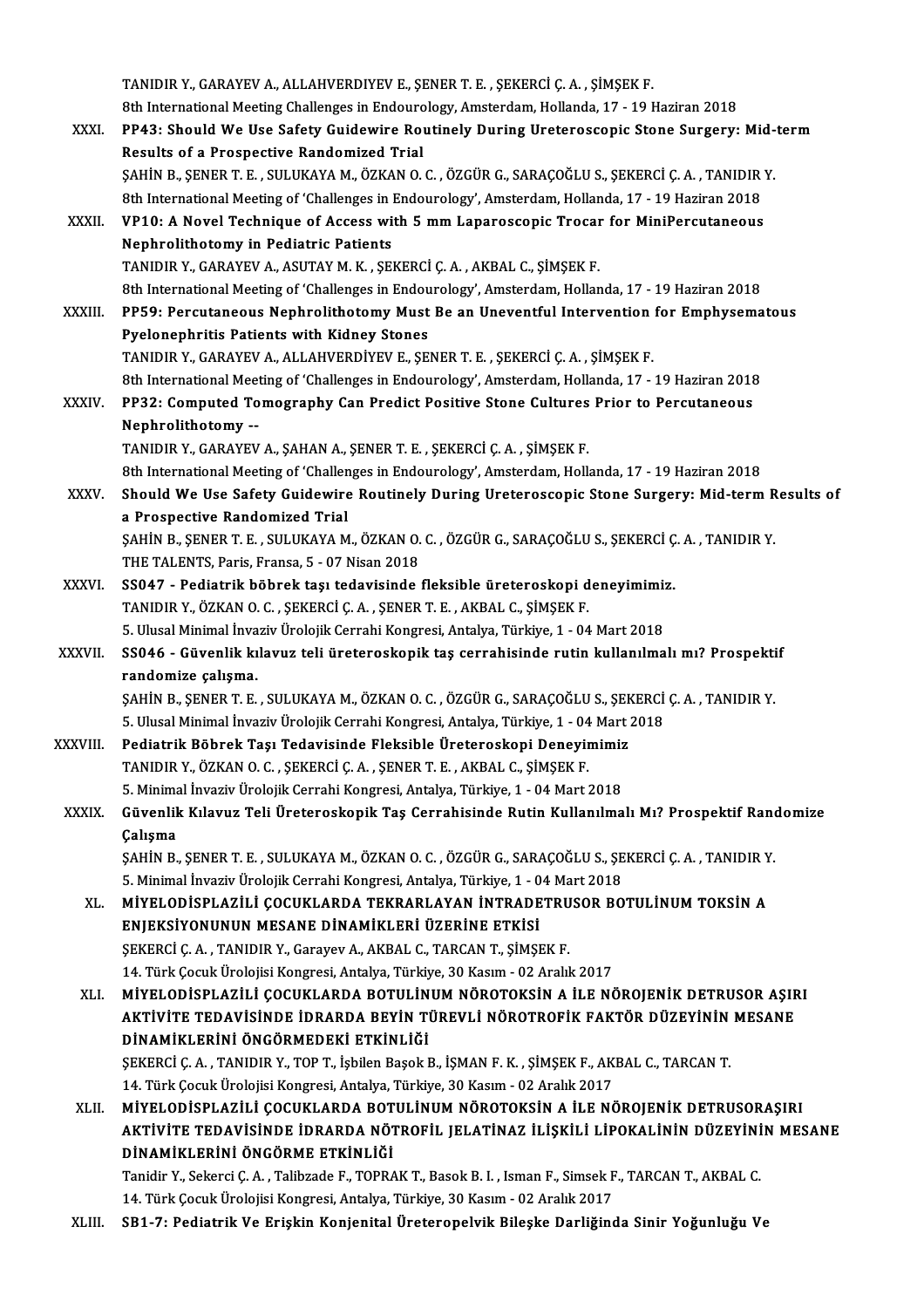Ekstrasellüler Matriks Ürünlerinin İmmünohistokimyasal Değerlendirilmesi<br>SAHİN B. KAVA C. TALİPZADE E. TANIDIR V. ERÇAN E. KERVANÇIQĞLU DEMİRCİ E. Ekstrasellüler Matriks Ürünlerinin İmmünohistokimyasal Değerlendirilmesi<br>ŞAHİN B., KAYA C., TALİBZADE F., TANIDIR Y., ERCAN F., KERVANCIOĞLU DEMİRCİ E., ŞEKERCİ Ç. A. , AKBAL C.,<br>SİMSEK E Ekstrasel<br>ŞAHİN B., |<br>ŞİMŞEK F. ŞAHİN B., KAYA C., TALİBZADE F., TANIDIR Y., ERCAN F., KERVANCIOĞLU DEMİRCİ E.<br>ŞİMŞEK F.<br>14. Türk Çocuk Ürolojisi Kongresi, Antalya, Türkiye, 30 Kasım - 02 Aralık 2017, ss.25<br>SB4 .0. Cosuk Hastalarda Üretaral Doubla I Stan

14. Türk Çocuk Ürolojisi Kongresi, Antalya, Türkiye, 30 Kasım - 02 Aralık 2017, ss.25

ŞİMŞEK F.<br>14. Türk Çocuk Ürolojisi Kongresi, Antalya, Türkiye, 30 Kasım - 02 Aralık 2017, ss.25<br>XLIV. SB4-9: Çocuk Hastalarda Üreteral Double J Stentlerde Bakteri Kolonizasyonu Anlamlı Mıdır Ve<br>Önceden Tahmin Edilebili SB4-9: Çocuk Hastalarda Üreteral Double J Stentlerde Bakteri Kolonizasyonu Anlamlı Mıdır Ve<br>Önceden Tahmin Edilebilir Mi?<br>TANIDIR Y., TALİBZADE F., ŞEKERCİ Ç.A. , İLKİ Z.A. , KEPENEKLİ KADAYIFÇI E., GÖKÇE İ., ŞİMŞEK F., AK

Önceden Tahmin Edilebilir Mi?<br>TANIDIR Y., TALİBZADE F., ŞEKERCİ Ç. A. , İLKİ Z. A. , KEPENEKLİ KADAYIFÇI E., GÖKO<br>14. Türk Çocuk Ürolojisi Kongresi, Antalya, Türkiye, 30 Kasım - 02 Aralık 2017, ss.72<br>SP1. 6. Ürotoropelyik TANIDIR Y., TALİBZADE F., ŞEKERCİ Ç. A. , İLKİ Z. A. , KEPENEKLİ KADAYIFÇI E., GÖKÇE İ., ŞİMŞEK F., AKBAL<br>14. Türk Çocuk Ürolojisi Kongresi, Antalya, Türkiye, 30 Kasım - 02 Aralık 2017, ss.72<br>XLV. SB1-6: Üreteropelvik

- 14. Türk Çocuk Ürolojisi Kongresi, Antalya, Türkiye, 30 Kasım 02 Aralık 2017, ss.72<br>SB1-6: Üreteropelvik Bileşke Darlığı Olan Çocuk Ve Erişkin Hastalarda Nöt<br>Lipokalinin Biyokimyasal Belirteç Olarak Değerlendirilmesi<br>TAL SB1-6: Üreteropelvik Bileşke Darlığı Olan Çocuk Ve Erişkin Hastalarda N<br>Lipokalinin Biyokimyasal Belirteç Olarak Değerlendirilmesi<br>TALİBZADE F., KAYA C., ŞAHİN B., TANIDIR Y., ŞEKERCİ Ç. A. , AKBAL C., ŞİMŞEK F.<br>14. Türk C 14.TürkÇocukÜrolojisiKongresi,Antalya,Türkiye,30Kasım-02Aralık2017, ss.24
- XLVI. SB4-1: Miyelodisplazili Çocuklarda Botulinum Nörotoksin A İle Nörojenik Detrusor Aşiri Aktivite 14. Türk Çocuk Ürolojisi Kongresi, Antalya, Türkiye, 30 Kasım - 02 Aralık 2017, ss.24<br>SB4-1: Miyelodisplazili Çocuklarda Botulinum Nörotoksin A İle Nörojenik Detrusor Aşiri Aktivite<br>Tedavisinde İdrarda Beyin Türevli Nörotr SB4-1: M<br>Tedavisi<br>Etkinliği<br>SEKERCİ Tedavisinde İdrarda Beyin Türevli Nörotrofik Faktör Düzeyinin Mesane Dinamiklerini Öngö<br>Etkinliği<br>ŞEKERCİ Ç. A. , TANIDIR Y., TOPRAK T., İŞBİLEN BAŞOK B., İŞMAN F. K. , ŞİMŞEK F., AKBAL C., TARCAN T.<br>14. Türk Cosuk Üreleji

Etkinliği<br>ŞEKERCİ Ç. A. , TANIDIR Y., TOPRAK T., İŞBİLEN BAŞOK B., İŞMAN F. K. , ŞİMŞEK F., AKBAL C., TARCAN T.<br>14. Türk Çocuk Ürolojisi Kongresi, Antalya, Türkiye, 30 Kasım - 02 Aralık 2017, ss.64

XLVII. Miyelodisplazili Çocuklarda Botulinum Nörotoksin A İle Nörojenik Detrüsör Aşırı Aktivite 14. Türk Çocuk Ürolojisi Kongresi, Antalya, Türkiye, 30 Kasım - 02 Aralık 2017, ss.64<br>Miyelodisplazili Çocuklarda Botulinum Nörotoksin A İle Nörojenik Detrüsör Aşırı Aktivite<br>Tedavisinde İdrarda Nötrofil Jelatinaz İlişkili Miyelodi<br>Tedavisi<br>Etkinliği<br>TANIDIB Tedavisinde İdrarda Nötrofil Jelatinaz İlişkili Lipokalinin Düzeyinin Mesane Dinamiklerini Öngör<br>Etkinliği<br>TANIDIR Y., ŞEKERCİ Ç. A. , TALİBZADE F., TOPRAK T., İŞBİLEN BAŞOK B., İŞMAN F. K. , ŞİMŞEK F., TARCAN T.,<br>AKRAL C

Etkinliği<br>TANIDIR Y., ŞEKERCİ Ç. A. , TALİBZADE F., TOPRAK T., İŞBİLEN BAŞOK B., İŞMAN F. K. , ŞİMŞEK F., TARCAN T.,<br>AKBAL C.

14. TÜRK ÇOCUK ÜROLOJİSİ KONGRESİ, Antalya, Türkiye, 30 - 02 Kasım 2017, cilt.65

XLVIII. SB4-2: Miyelodisplazili Çocuklarda Botulinum Nörotoksin A İle Nörojenik Detrusor Aşırı Aktivite 14. TÜRK ÇOCUK ÜROLOJİSİ KONGRESİ, Antalya, Türkiye, 30 - 02 Kasım 2017, cilt.65<br>SB4-2: Miyelodisplazili Çocuklarda Botulinum Nörotoksin A İle Nörojenik Detrusor Aşırı Aktivite<br>Tedavisinde İdrarda Nötrofil Jelatinaz İlişki SB4-2: M<br>Tedavisi<br>Etkinliği<br>TANIDIP Tedavisinde İdrarda Nötrofil Jelatinaz İlişkili Lipokalinin Düzeyinin Mesane Dinamiklerini Öngör<br>Etkinliği<br>TANIDIR Y., ŞEKERCİ Ç. A. , TALİBZADE F., TOPRAK T., İŞBİLEN BAŞOK B., İŞMAN F. K. , ŞİMŞEK F., TARCAN T.,<br>AKRAL C

Etkinliği<br>TANIDIR Y., ŞEKERCİ Ç. A. , TALİBZADE F., TOPRAK T., İŞBİLEN BAŞOK B., İŞMAN F. K. , ŞİMŞEK F., TARCAN T.,<br>AKBAL C. TANIDIR Y., ŞEKERCİ Ç. A. , TALİBZADE F., TOPRAK T., İŞBİLEN BAŞOK B., İŞMAN F. K.<br>AKBAL C.<br>14. Türk Çocuk Ürolojisi Kongresi, Antalya, Türkiye, 30 Kasım - 02 Aralık 2017, ss.65<br>SS4. 1. Miyalodianlarili Cosuklanda Takrarla

## XLIX. SS4-1:Miyelodisplazili Çocuklarda Tekrarlayan Intradetrusor BotulinumToksin A Enjeksiyonunun 14. Türk Çocuk Ürolojisi Kongresi, Anta<br>SS4-1: Miyelodisplazili Çocuklarda<br>Mesane Dinamikleri Üzerine Etkisi<br>SEKERÇİ GAL TANIDIR V. GARAYEVA

ŞEKERCİÇ. A., TANIDIR Y., GARAYEV A., AKBAL C., TARCAN T., ŞİMŞEK F.

14.TürkÇocukÜrolojisiKongresi,Antalya,Türkiye,30Kasım-02Aralık2017, ss.63

L. PEDIATRIK VE ERIŞKIN KONJENITAL ÜRETEROPELVIK BILEŞKE DARLIĞINDA SINIR YOĞUNLUĞU VE 14. Türk Çocuk Ürolojisi Kongresi, Antalya, Türkiye, 30 Kasım - 02 Aralık 2017, ss.63<br>PEDIATRIK VE ERIŞKIN KONJENITAL URETEROPELVIK BILEŞKE DARLIĞINDA SINIR YOĞUNL<br>EKSTRASELLULER MATRIKS URUNLERININ IMMUNOHISTOKIMYASAL DEĞ PEDIATRIK VE ERIŞKIN KONJENITAL URETEROPELVIK BILEŞKE DARLIĞINDA SINIR YOĞUNLUĞI<br>EKSTRASELLULER MATRIKS URUNLERININ IMMUNOHISTOKIMYASAL DEĞERLENDIRILMESI<br>ŞAHİN B., KAYA C., Talibzade F., TANIDIR Y., ERCAN F., KERVANCIOĞLU EKSTRAS<br>ŞAHİN B., I<br>ŞİMŞEK F.<br>14 Türk C 5AHİN B., KAYA C., Talibzade F., TANIDIR Y., ERCAN F., KERVANO<br>ŞİMŞEK F.<br>14. Türk Çocuk Ürolojisi Kongresi, Türkiye, 30 - 02 Kasım 2017<br>PRES - Proliminary results of a prospective randomized

- SİMŞEK F.<br>14. Türk Çocuk Ürolojisi Kongresi, Türkiye, 30 02 Kasım 2017<br>LI. PP56 Preliminary results of a prospective randomized trial of safety guidewire use in<br>ureteroscopic stone surgery: To use or not to use 14. Türk Çocuk Ürolojisi Kongresi, Türkiye, 30 - 02 Kasım<br>PP56 - Preliminary results of a prospective randor<br>ureteroscopic stone surgery: To use or not to use<br>TANIDIR V. SAHİN R. SENER T. F. SULUKAYA M. SEKER TANIDIRY.,ŞAHİNB.,ŞENERT.E. ,SULUKAYAM.,ŞEKERCİÇ.A. ,TİNAYİ.,ŞİMŞEKF. ureteroscopic stone surgery: To use or not to use<br>TANIDIR Y., ŞAHİN B., ŞENER T. E. , SULUKAYA M., ŞEKERCİ Ç. A. , TİNAY İ., ŞİMŞEK F.<br>7th International Meeting Challenges in Endourology, Paris, Fransa, 21 - 23 Mayıs 2017<br> TANIDIR Y., ŞAHİN B., ŞENER T. E. , SULUKAYA M., ŞEKERCİ Ç. A. , TİNAY İ., ŞİMŞEK F.<br>7th International Meeting Challenges in Endourology, Paris, Fransa, 21 - 23 Mayıs 2017<br>LII. PD35-07 Preliminary Results of A Prospective
- Tth International Meeting Challenges in Endourology, Paris<br>PD35-07 Preliminary Results of A Prospective Rand<br>Ureteroscopic Stone Surgery: To Use or Not To Use<br>TANIDIR V SAHIN R SENERT E SULUKAYA M SEKERCI PD35-07 Preliminary Results of A Prospective Randomized Trial of Safety<br>Ureteroscopic Stone Surgery: To Use or Not To Use<br>TANIDIR Y., ŞAHİN B., ŞENER T. E. , SULUKAYA M., ŞEKERCİ Ç. A. , TİNAY İ., ŞİMŞEK F.<br>American Uralag Ureteroscopic Stone Surgery: To Use or Not To Use<br>TANIDIR Y., ŞAHİN B., ŞENER T. E. , SULUKAYA M., ŞEKERCİ Ç. A. , TİNAY İ., ŞİMŞEK F.<br>American Urological Association (AUA) 2017 Annual Meeting, BOSTON, Amerika Birleşik Dev TANIDIR Y., ŞAHİN B., ŞENER T. E., SULUKAYA M., ŞEKERCİ Ç. A., TİNAY İ., ŞİMŞEK F. American Urological Association (AUA) 2017 Annual Meeting, BOSTON, Amerika Birleşik Devletleri, 12 - 16 Mayıs<br>2017, cilt.197, ss.665<br>LIII. Is bacterial colonization of ureteral double j stent significant and predictile in
- 2017, ci<br>Is bacte<br>stones Is bacterial colonization of ureteral double j stent significant and predictile in children with urete<br>stones<br>AKBAL C., TANIDIR Y., TALIBZADE F., ŞEKERCİ Ç. A. , İLKİ Z. A. , KADAYIFÇI KEPENEKLİ E., GÖKÇE İ., ŞİMŞEK F.<br>ESP

stones<br>AKBAL C., TANIDIR Y., TA<br>ESPU, 19 - 22 Nisan 2017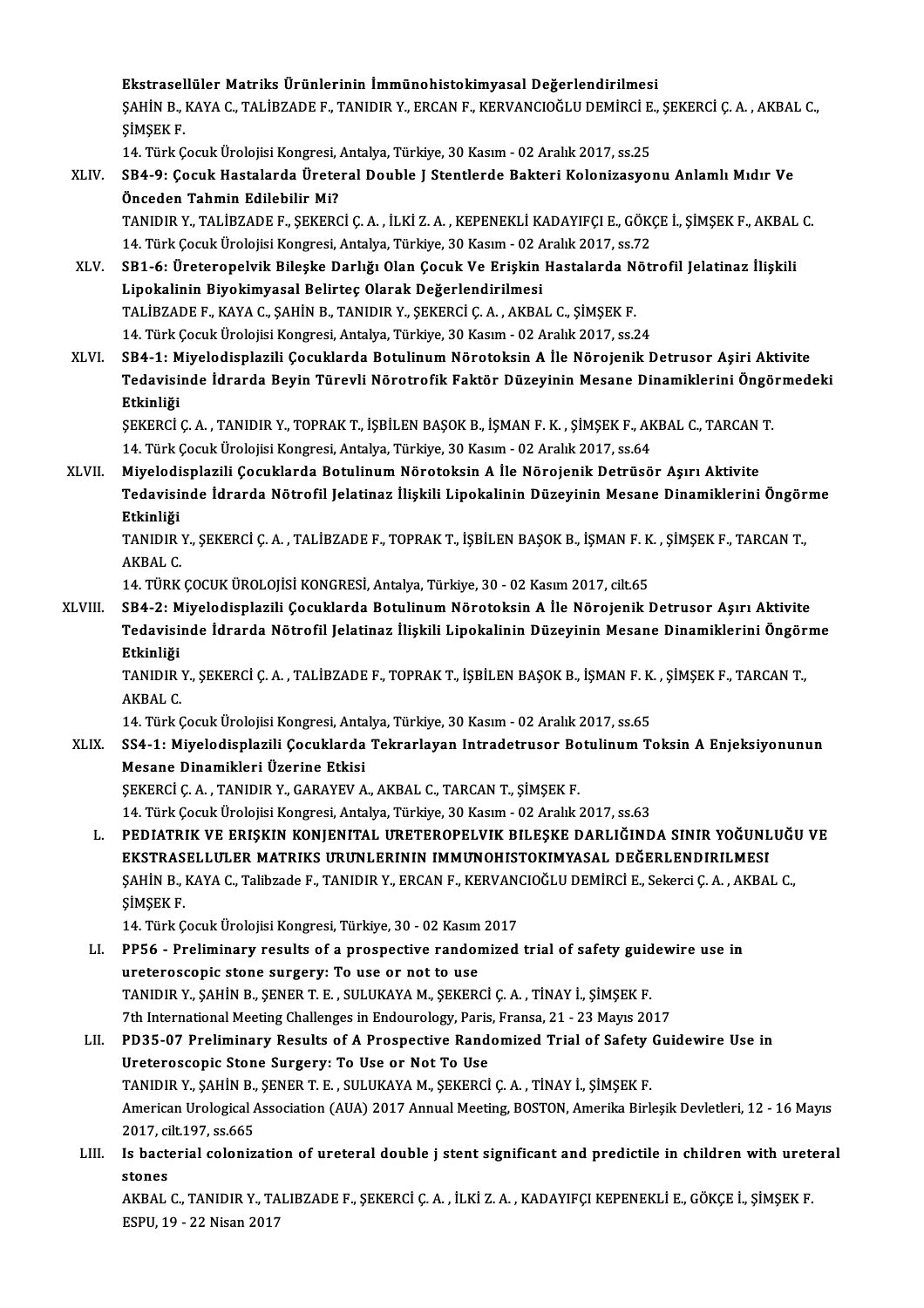THE VALUE OF URINARY BDNF LEVELS ON ASSESSMENT OF THE BOTULINUM TOXIN TYPE A<br>TREATMENT FOR NEUROGENIC DETRUSOR OVERACTIVITY IN CHILDREN WITH MYELODYSPLASIA<br>AKRAL C. Sekarsi C. A., Tonidin V. TOR T. Besel: B. J. Jaman E. Si THE VALUE OF URINARY BDNF LEVELS ON ASSESSMENT OF THE BOTULINI<br>TREATMENT FOR NEUROGENIC DETRUSOR OVERACTIVITY IN CHILDREN W<br>AKBAL C., Sekerci Ç. A. , Tanidir Y., TOP T., Basok B. I. , Isman F., Simsek F., TARCAN T.<br>28th Co TREATMENT FOR NEUROGENIC DETRUSOR OVERACTIVITY IN CHIL<br>AKBAL C., Sekerci Ç. A. , Tanidir Y., TOP T., Basok B. I. , Isman F., Simsek F., T<br>28th Congress of the ESPU, Barcelona, İspanya, 19 - 22 Nisan 2017, ss.256<br>522. O. J. AKBAL C., Sekerci Ç. A. , Tanidir Y., TOP T., Basok B. I. , Isman F., Simsek F., TARCAN T.<br>28th Congress of the ESPU, Barcelona, İspanya, 19 - 22 Nisan 2017, ss.256<br>LV. S23-9: Is Bacterial Colonization Of Ureteral Double-J 28th Congress of the ESPU, Barcelona, İspanya, 19 - 22 Nisan 2017, ss.256 S23-9: Is Bacterial Colonization Of Ureteral Double-J Stents Significant And Predictable In Childre<br>With Ureteral Stones?<br>AKBAL C., TANIDIR Y., TALİBZADE F., ŞEKERCİ Ç. A. , İLKİ Z. A. , KEPENEKLİ KADAYIFÇI E., GÖKÇE İ., Ş With Ureteral Stones?<br>AKBAL C., TANIDIR Y., TALİBZADE F., ŞEKERCİ Ç. A. , İLKİ Z. A. , KEPENEKI<br>28th Congress of ESPU, BARSELONA, İspanya, 19 - 22 Nisan 2017, ss.254<br>S24. 2. The Value of Urinary PDNE Lavels en Assessment o AKBAL C., TANIDIR Y., TALİBZADE F., ŞEKERCİ Ç. A. , İLKİ Z. A. , KEPENEKLİ KADAYIFÇI E., GÖKÇE İ., ŞİMŞEK F.<br>28th Congress of ESPU, BARSELONA, İspanya, 19 - 22 Nisan 2017, ss.254<br>LVI. S24-2: The Value of Urinary BDNF Level 28th Congress of ESPU, BARSELONA, İspanya, 19 - 22 Nisan 2017, ss.254<br>S24-2: The Value of Urinary BDNF Levels on Assessment of The Botulinu<br>For Neurogenic Detrussor Overactivity in Children With Myelodysplasia<br>AKRAL G. SEK S24-2: The Value of Urinary BDNF Levels on Assessment of The Botulinum Toxin Type A<br>For Neurogenic Detrussor Overactivity in Children With Myelodysplasia<br>AKBAL C., ŞEKERCİ Ç.A. , TANIDIR Y., TOP T., İŞBİLEN BAŞOK B., İŞMAN For Neurogenic Detrussor Overactivity in Children With Myelody<br>AKBAL C., ŞEKERCİ Ç. A. , TANIDIR Y., TOP T., İŞBİLEN BAŞOK B., İŞMAN F.<br>28th Congress of ESPU, BARSELONA, İspanya, 19 - 22 Nisan 2017, ss.256<br>Is bastanial sel AKBAL C., ŞEKERCİ Ç. A. , TANIDIR Y., TOP T., İŞBİLEN BAŞOK B., İŞMAN F. K. , ŞİMŞEK F., TARCAN T.<br>28th Congress of ESPU, BARSELONA, İspanya, 19 - 22 Nisan 2017, ss.256<br>LVII. Is bacterial colonization of oreteral double j 28th Co<br>Is bacte<br>stones<br>AKRAI Is bacterial colonization of oreteral double j stent significant and predictile in childre<br>stones<br>AKBAL C., tanıdır Y., TALİBZADE F., ŞEKERCİ Ç. A. , İLKİ Z. A. , KEPENEKLİ E., GÖKÇE İ., ŞİMŞEK F.<br>ESPIL 19., 22 Nisan 2017 stones<br>AKBAL C., tanıdır Y., TALİE<br>ESPU, 19 - 22 Nisan 2017<br>225 - Preliminery resul AKBAL C., tanıdır Y., TALİBZADE F., ŞEKERCİ Ç. A. , İLKİ Z. A. , KEPENEKLİ E., GÖKÇE İ., ŞİMŞEK F.<br>ESPU, 19 - 22 Nisan 2017<br>LVIII. 335 - Preliminary results of a prospective randomized trial of safety guidewire use in uret ESPU, 19 - 22 Nisan 2017<br>335 - Preliminary results of a prosp<br>stone surgery: To use or not to use<br>TANIDIB V. SAHIN B. SENER T. E. SULU 335 - Preliminary results of a prospective randomized trial of safety guide<br>stone surgery: To use or not to use<br>TANIDIR Y., ŞAHİN B., ŞENER T. E. , SULUKAYA M., ŞEKERCİ Ç. A. , TİNAY İ., ŞİMŞEK F.<br>22nd Annual FAU Congress stone surgery: To use or not to use<br>TANIDIR Y., ŞAHİN B., ŞENER T. E. , SULUKAYA M., ŞEKERCİ Ç. A. , TİNAY İ., ŞİMŞEK F.<br>32nd Annual EAU Congress, Londrina, Brezilya, 24 - 28 Mart 2017, cilt.16, ss.583-585<br>465 - Evaluation TANIDIR Y., ŞAHİN B., ŞENER T. E. , SULUKAYA M., ŞEKERCİ Ç. A. , TİNAY İ., ŞİMŞEK F.<br>32nd Annual EAU Congress, Londrina, Brezilya, 24 - 28 Mart 2017, cilt.16, ss.583-585<br>LIX. 465 - Evaluation of Urinary Neutrophil Gelatina 32nd Annual EAU Congress, Londrina, Brezilya, 24 - 28 Mart 2017,<br>465 - Evaluation of Urinary Neutrophil Gelatinase-Associate<br>and Adult Patients with Ureteropelvic Junction Obstruction<br>TALIPZADE E, KAVA C, SAHIN P, TANIDIP TALİBZADE F., KAYA C., ŞAHİN B., TANIDIR Y., ŞEKERCİ Ç. A., AKBAL C., ŞİMŞEK F. and Adult Patients with Ureteropelvic Junction Obstruction<br>TALİBZADE F., KAYA C., ŞAHİN B., TANIDIR Y., ŞEKERCİ Ç. A. , AKBAL C., ŞİMŞEK F.<br>32nd Annual EAU Congress, Londrina, Brezilya, 24 - 28 Mart 2017, cilt.16, ss.804-8 TALİBZADE F., KAYA C., ŞAHİN B., TANIDIR Y., ŞEKERCİ Ç. A. , AKBAL C., ŞİMŞEK F.<br>32nd Annual EAU Congress, Londrina, Brezilya, 24 - 28 Mart 2017, cilt.16, ss.804-805<br>LX. 476 - The Value of Urinary BDNF Levels on Assess 32nd Annual EAU Congress, Londrina, Brezilya, 24 - 28 Mart 2017, cilt.16, ss.804<br>476 - The Value of Urinary BDNF Levels on Assessment of The Botulin<br>for Neurogenic Detrusor Overactivity in Children with Myelodysplasia<br>SEKE 476 - The Value of Urinary BDNF Levels on Assessment of The Botulinum Toxin Type A<br>for Neurogenic Detrusor Overactivity in Children with Myelodysplasia<br>ŞEKERCİ Ç. A. , TANIDIR Y., TOP T., İŞBİLEN BAŞOK B., İŞMAN F. K. , Şİ for Neurogenic Detrusor Overactivity in Children with Myelodysplasia<br>\$EKERCİ Ç. A. , TANIDIR Y., TOP T., İ\$BİLEN BAŞOK B., İ\$MAN F. K. , ŞİM\$EK F., AKBAL C., TARCAN T.<br>32nd Annual EAU Congress, Londrina, Brezilya, 24 - 28 ŞEKERCİ Ç. A. , TANIDIR Y., TOP T., İŞBİLEN BAŞOK B., İŞMAN F. K. , ŞİMŞEK F., AKBAL C., TARCAN T.<br>32nd Annual EAU Congress, Londrina, Brezilya, 24 - 28 Mart 2017, cilt.16, ss.823-824<br>LXI. SS81 - Sıçan testisinden dene 32nd Annual EAU Congress, Londrina,<br>SS81 - Sıçan testisinden deneysel<br>zengin plazmanin koruyucu etkisi<br>SEKERCİ CA - TANIDIR V. SENER T. E SS81 - Sıçan testisinden deneysel olarak oluşturulmuş iskemi/reperfüzyon hasarında tı<br>zengin plazmanın koruyucu etkisi<br>ŞEKERCİ Ç. A. , TANIDIR Y., ŞENER T. E. , ŞENER G., ÇEVİK Ö., YARAT A., TÜZENER B. A. , ÇETİNEL Ş.,<br>KER zengin plazmanin koruyucu etkisi<br>ŞEKERCİ Ç. A. , TANIDIR Y., ŞENER T. E. , ŞENER G., ÇEVİK Ö., YARAT A., TÜZENER B. A. , ÇETİNEL Ş.,<br>KERVANCIOĞLU DEMİRCİ E., ŞAHAN A., et al. ŞEKERCİ Ç. A. , TANIDIR Y., ŞENER T. E. , ŞENER G., ÇEVİK Ö., YARAT A., T<br>KERVANCIOĞLU DEMİRCİ E., ŞAHAN A., et al.<br>3. Ulusal Ürolojik Cerrahi Kongresi, Antalya, Türkiye, 2 - 06 Kasım 2016<br>SS68 - Eriskin bastalarda ürətərə LXII. SS68 - Erişkin hastalarda üreteral double J stentlerde bakteri kolonizasyonu anlamli midir ve 3. Ulusal Ürolojik Cerrahi Kongres<br>SS68 - Erişkin hastalarda üret<br>önceden tahmin edilebilir mi?<br>TANIDIR V. TALIRZADEE, SAHAN TANIDIR Y., TALIBZADE F., ŞAHAN A., GARAYEV A., SULUKAYA M., ŞENER T. E. , ŞEKERCİ Ç. A. , AKBAL C., KAYA C.,<br>ÇAM H. K. , et al. önceden tahmin edilebilir mi? TANIDIR Y., TALIBZADE F., ŞAHAN A., GARAYEV A., SULUKAYA M., ŞENE<br>ÇAM H. K. , et al.<br>3. Ulusal Ürolojik Cerrahi Kongresi, Antalya, Türkiye, 2 - 06 Kasım 2016<br>B. 37. Myalodisplarili, sosuklarda takrarlayan intradettusar, an LXIII. P 37 Myelodisplazili çocuklarda tekrarlayan intradetrusor onabotulinum toksin A enjeksiyonunun<br>mesane dinamikleri üzerine etkisi 3. Ulusal Ürolojik Cerrahi Kongresi, An<br>P 37 Myelodisplazili çocuklarda te<br>mesane dinamikleri üzerine etkisi<br>SEKERCİ C A - TANIDIR Y - CARAVEV / ŞEKERCİÇ.A., TANIDIR Y., GARAYEV A., TARCAN T., ŞİMŞEK F., AKBAL C. mesane dinamikleri üzerine etkisi<br>ŞEKERCİ Ç. A. , TANIDIR Y., GARAYEV A., TARCAN T., ŞİMŞEK F., AKBAL C.<br>3. Ürolojk Cerrahi Kongresi, Antalya, Türkiye, 2 - 06 Kasım 2016, ss.273-274<br>SS.69 Eriskin bastalarda üretaral dauble LXIV. SS 68 Erişkin hastalarda üreteral double j stentlerde bakteri kolonizasyonu anlamlımıdır ve 3. Ürolojk Cerrahi Kongresi, Anta<br>SS 68 Erişkin hastalarda üret<br>önceden tahmin edilebilir mi<br>TANIDIR V. TALİRZADE E. SAHA SS 68 Erişkin hastalarda üreteral double j stentlerde bakteri kolonizasyonu anlamlı mıdır ve<br>önceden tahmin edilebilir mi<br>TANIDIR Y., TALİBZADE F., ŞAHAN A., GARAYEV A., SULUKAYA M., ŞENER T. E. , ŞEKERCİ Ç. A. , AKBAL C., ÇAM H. K. , et al.<br>3. Ürolojk Cerrahi Kongresi, Antalya, Türkiye, 2 - 06 Kasım 2016, ss.148-149 TANIDIR Y., TALİBZADE F., ŞAHAN A., GARAYEV A., SULUKAYA M., ŞENER T. I<br>ÇAM H. K. , et al.<br>3. Ürolojk Cerrahi Kongresi, Antalya, Türkiye, 2 - 06 Kasım 2016, ss.148-149<br>VS.19 Mini perkütan nefrelitetemi giriş yely isin yeni CAM H. K. , et al.<br>3. Ürolojk Cerrahi Kongresi, Antalya, Türkiye, 2 - 06 Kasım 2016, ss.148-149<br>LXV. VS 19 Mini perkütan nefrolitotomi giriş yolu için yeni bir seçenek 5 mm lik laparoskopik trokar<br>TANIDIR V. SEKERCİ C. 3. Ürolojk Cerrahi Kongresi, Antalya, Türkiye, 2 - 06 Kasım 20<br>**VS 19 Mini perkütan nefrolitotomi giriş yolu için yeni**<br>TANIDIR Y., ŞEKERCİ Ç. A. , GARAYEV A., AKBAL C., ŞİMŞEK F.<br><sup>2. Ürolojk Corrabi Kongresi, Antalya Türk</sup> VS 19 Mini perkütan nefrolitotomi giriş yolu için yeni bir seçenek 5<br>TANIDIR Y., ŞEKERCİ Ç. A. , GARAYEV A., AKBAL C., ŞİMŞEK F.<br>3. Ürolojk Cerrahi Kongresi, Antalya, Türkiye, 2 - 06 Kasım 2016, ss.210-211<br>SP 100 Ürotoropo TANIDIR Y., ŞEKERCİ Ç. A. , GARAYEV A., AKBAL C., ŞİMŞEK F.<br>3. Ürolojk Cerrahi Kongresi, Antalya, Türkiye, 2 - 06 Kasım 2016, ss.210-211<br>LXVI. SP 100 Üreteropelvik bileşke darlığı olan çocuk ve erişkin hastalarda nötro

LIV. THE VALUE OF URINARY BDNF LEVELS ON ASSESSMENT OF THE BOTULINUMTOXIN TYPE A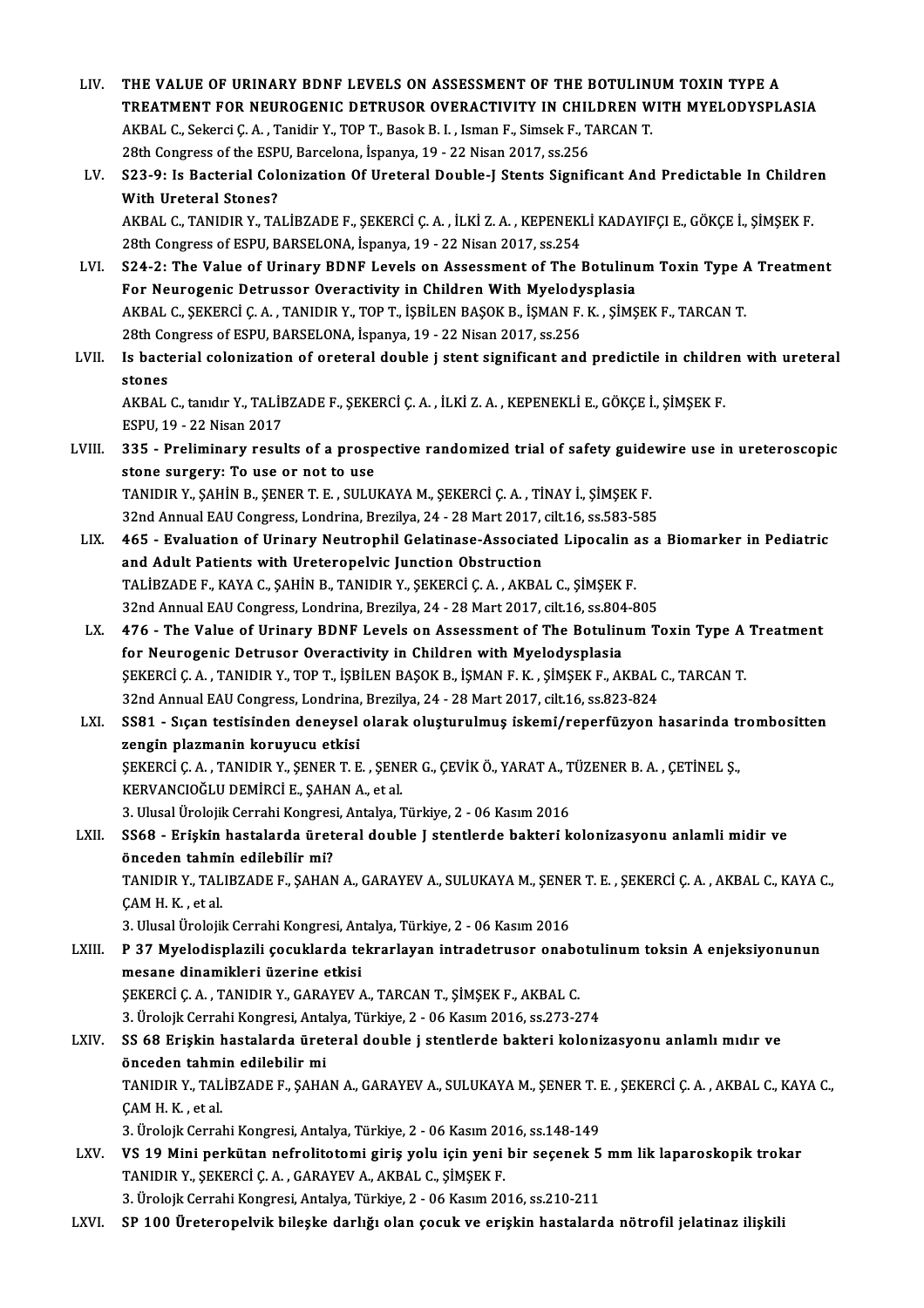|               | lipokalin in biyokimyasal belirteç olarak değerlendirilmesi                                                                                                                       |
|---------------|-----------------------------------------------------------------------------------------------------------------------------------------------------------------------------------|
|               | TALİBZADE F., KAYA C., ŞAHİN B., TANIDIR Y., ŞEKERCİ Ç. A., AKBAL C., ŞİMŞEK F.                                                                                                   |
|               | 3. Ürolojk Cerrahi Kongresi, Antalya, Türkiye, 2 - 06 Kasım 2016, ss.134-135                                                                                                      |
| LXVII.        | P 124 Çocuk hastalarda üreteral double j stentlerde bakteri kolonizasyonu anlamlı mıdır ve önceden                                                                                |
|               | tahmin edilebilir mi                                                                                                                                                              |
|               | TANIDIR Y., TALİBZADE F., ŞEKERCİ Ç. A., ŞİMŞEK F., AKBAL C.                                                                                                                      |
|               | 3. Ürolojk Cerrahi Kongresi, Antalya, Türkiye, 2 - 06 Kasım 2016, ss.337                                                                                                          |
| LXVIII.       | SS 32 Miyelodisplazili çocuklarda botulinum nörotoksin a ile nörojenik detrusor aşırı aktivite                                                                                    |
|               | tedavisinde idrarda BDNF düzeyinin mesane dinamiklerini öngörmedeki etkinliği                                                                                                     |
|               | ŞEKERCİ Ç. A., TANIDIR Y., TOP T., İŞBİLEN BAŞOK B., İŞMAN F., ŞİMŞEK F., AKBAL C., TARCAN T.                                                                                     |
|               | 3. Ürolojk Cerrahi Kongresi, Antalya, Türkiye, 2 - 06 Kasım 2016, ss.72-73                                                                                                        |
| <b>LXIX</b>   | SS 81 Siçan testisinden deneysel olarak oluşturulmuş iskemi reperfüzyon hasarında trombositten                                                                                    |
|               | zengin plazmanın koruyucu etkisi                                                                                                                                                  |
|               | ŞEKERCİ Ç. A., TANIDIR Y., ŞENER T. E., ŞENER G., ÇEVİK Ö., YARAT A., ALEV TÜZÜNER B., ÇETİNEL Ş.,                                                                                |
|               | KERVANCIOĞLU DEMİRCİ E., ŞAHAN A., et al.                                                                                                                                         |
| LXX.          | 3. Ürolojk Cerrahi Kongresi, Antalya, Türkiye, 2 - 06 Kasım 2016, ss.171<br>SS 71 Güvenlik kılavuz teli üreteroskopik taş cerrahisinde rutin kullanılmalı mı Prospektif randomize |
|               | çalışma ön sonuçları                                                                                                                                                              |
|               | TANIDIR Y., ŞAHİN B., ŞENER T. E., SULUKAYA M., ŞEKERCİ Ç. A., TİNAY İ., ŞİMŞEK F.                                                                                                |
|               | 3. Ürolojk Cerrahi Kongresi, Antalya, Türkiye, 2 - 06 Kasım 2016, ss.150-151                                                                                                      |
| <b>LXXI</b>   | The evolving role of urine markers in predicting the urodynamic findings and prognosis of                                                                                         |
|               | neurogenic bladder dysfunction                                                                                                                                                    |
|               | TARCAN T., ŞEKERCİ Ç. A., TANIDIR Y., TOP T., AKBAL C., ŞİMŞEK F.                                                                                                                 |
|               | 15th Meeting of the Association of Academic European Urologists (AAEU), VARŞOVA, Polonya, 2 - 03 Kasım 2016                                                                       |
| <b>LXXII.</b> | S2 2 PP Protective effect of platelet rich plasma on experimental ischemia reperfusion injury in                                                                                  |
|               | torsion of rat testis                                                                                                                                                             |
|               | ŞEKERCİ Ç. A., TANIDIR Y., ŞENER T. E., ŞAHAN A., ÇEVİK Ö., YARAT A., TÜZÜNER B. A., ÇETİNEL Ş.,                                                                                  |
|               | KERVANCIOĞLU DEMİRCİ E., ŞENER G., et al.                                                                                                                                         |
|               | 27th ESPU Congress, HARROGATE, Birleşik Krallık, 22 - 25 Haziran 2016                                                                                                             |
| <b>LXXIII</b> | MP 33-03 - COMPUTED TOMOGRAPHY CAN PREDICT POSITIVE STONE CULTURES PRIOR TO                                                                                                       |
|               | PERCUTANEOUS NEPHROLITHOTOMY                                                                                                                                                      |
|               | TANIDIR Y., GARAYEV A., ŞAHAN A., ŞENER T. E., TİNAY İ., ŞEKERCİ Ç. A., AKBAL C., ŞİMŞEK F.                                                                                       |
|               | AUA 2016 - American Urological Association Annual Meeting, SAN DIEGO, Amerika Birleşik Devletleri, 6 - 10 Mayıs                                                                   |
|               | 2016                                                                                                                                                                              |
| <b>LXXIV</b>  | MP43 15 Protective effect of platelet rich plasma on experimental ischemia reperfusion injury in                                                                                  |
|               | torsion of rat testis                                                                                                                                                             |
|               | ŞEKERCİ Ç. A., TANIDIR Y., ŞENER T. E., ŞAHAN A., ÇEVİK Ö., YARAT A., TÜZÜNER B. A., ÇETİNEL Ş.,<br>KERVANCIOĞLU DEMİRCİ E., ŞENER G., et al.                                     |
|               | American Urological Association (AUA) 2016 Annual Meeting, Amerika Birleşik Devletleri, 6 - 10 Mayıs 2016,                                                                        |
|               | cilt 195, ss 584-585                                                                                                                                                              |
| <b>LXXV</b>   | COMPUTED TOMOGRAPHY CAN PREDICT POSITIVE STONE CULTURES PRIOR TO PERCUTANEOUS                                                                                                     |
|               | NEPHROLITHOTOMY                                                                                                                                                                   |
|               | TANIDIR Y., Garayev A., Sahan A., Sener T. E., Tinay I., Sekerci C. A., AKBAL C., Simsek F.                                                                                       |
|               | Annual Meeting of the American-Urological-Association (AUA), California, Amerika Birleşik Devletleri, 6 - 10 Mayıs                                                                |
|               | 2016, cilt 195                                                                                                                                                                    |
| <b>LXXVI.</b> | PS59 - Erişkin hastalarda üreteral double J stentlerde bakteri kolonizasyonu anlamli midir ve                                                                                     |
|               | önceden tahmin edilebilir mi?                                                                                                                                                     |
|               | TANIDIR Y., TALIBZADE F., ŞAHAN A., GARAYEV A., TOP T., SULUKAYA M., ŞENER T. E. , ŞEKERCİ Ç. A. , AKBAL C.,                                                                      |
|               | KAYA C, et al.                                                                                                                                                                    |
|               | 4. Ulusal Minimal İnvaziv Ürolojik Cerrahi Kongresi, Antalya, Türkiye, 3 - 06 Mart 2016                                                                                           |
| LXXVII.       | PS 49 Taşlı amfizematöz piyelonefrit tanısında perkütan nefrolitotomi güvenilir bir tedavi yöntem                                                                                 |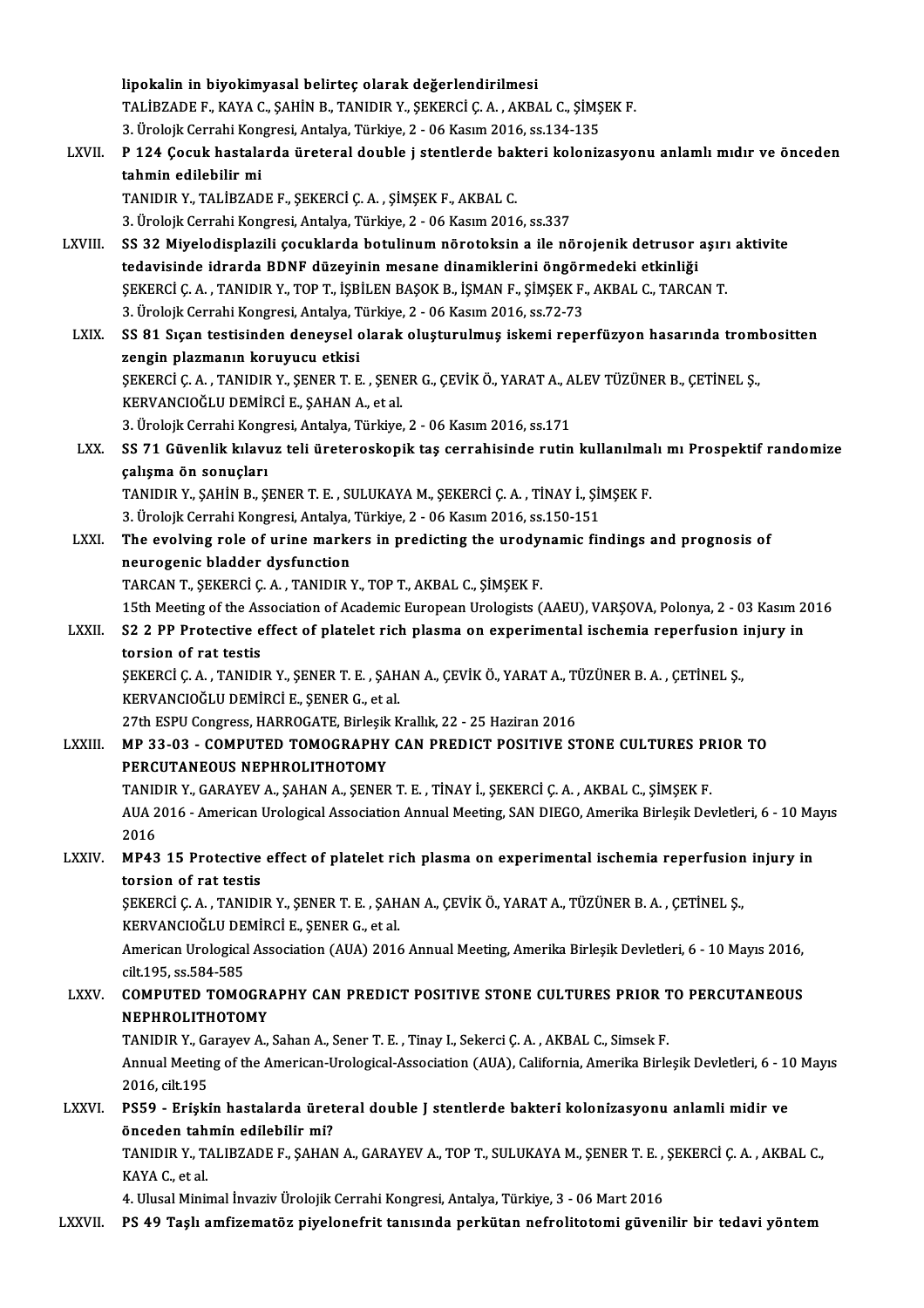|                | midir                                                                                                                                                                                              |
|----------------|----------------------------------------------------------------------------------------------------------------------------------------------------------------------------------------------------|
|                | TANIDIR Y., GARAYEV A., ALLAHVERDİYEV E., TİNAY İ., ŞEKERCİ Ç. A. , ŞİMŞEK F.                                                                                                                      |
|                | 4. Ulusal Minimal İnvaziv Ürolojik Cerrahi Kongresi, Antalya, Türkiye, 3 - 06 Mart 2016, ss.150-152                                                                                                |
| <b>LXXVIII</b> | VS 15 Mini perkütan nefrolitotomi giriş yolu için yeni bir seçenek 5 mm lik laparoskopik trokar                                                                                                    |
|                | TANIDIR Y., ŞEKERCİ Ç. A., GARAYEV A., ŞENER T. E., AKBAL C., ŞİMŞEK F.                                                                                                                            |
|                | 4. Ulusal Minimal İnvaziv Ürolojik Cerrahi Kongresi, Antalya, Türkiye, 3 - 06 Mart 2016, ss.31-33                                                                                                  |
| <b>LXXIX</b>   | PS 59 Üreteral double j stentlerde bakteri kolonizasyonu anlamlı mıdır ve önceden tahmin edilebilir                                                                                                |
|                | mi                                                                                                                                                                                                 |
|                | TANIDIR Y., TALİBZADE F., ŞAHAN A., GARAYEV A., TOP T., SULUKAYA M., ŞENER T. E. , ŞEKERCİ Ç. A. , AKBAL C.,                                                                                       |
|                | KAYA C, et al.                                                                                                                                                                                     |
|                | 4. Ulusal Minimal İnvaziv Ürolojik Cerrahi Kongresi, Antalya, Türkiye, 3 - 06 Mart 2016, ss.171-172                                                                                                |
| <b>LXXX</b>    | PS 55 Amfizematöz pyelonefritten hala korkmalı mıyız                                                                                                                                               |
|                | TANIDIR Y., GARAYEV A., ALLAHVERDİYEV E., TİNAY İ., ŞEKERCİ Ç. A. , ŞİMŞEK F.                                                                                                                      |
|                | 4. Ulusal Minimal İnvaziv Ürolojik Cerrahi Kongresi, Antalya, Türkiye, 3 - 06 Mart 2016, ss.162-164                                                                                                |
| <b>LXXXI</b>   | PS 54 Perkütan nefrolitotomideki taş kültür pozitifliği tomografide ölçülen minimum yoğunluk                                                                                                       |
|                | seviyeleri ile öngörülebilir                                                                                                                                                                       |
|                | TANIDIR Y., GARAYEV A., ŞENER T. E., ŞAHAN A., ŞEKERCİ Ç. A., TİNAY İ., AKBAL C., ŞİMŞEK F.<br>4. Ulusal Minimal İnvaziv Ürolojik Cerrahi Kongresi, Antalya, Türkiye, 3 - 06 Mart 2016, ss.160-161 |
| <b>LXXXII.</b> | PERKÜTAN NEFROLITOTOMIDEKI TAŞ KÜLTÜR POZITIFLIĞI TOMOGRAFIDE ÖLÇÜLEN MINIMUM                                                                                                                      |
|                | YOĞUNLUK SEVİYELERİ İLE ÖNGÖRÜLEBİLİR                                                                                                                                                              |
|                | TANIDIR Y., GARAYEV A., ŞENER T. E., ŞAHAN A., ŞEKERCİ Ç. A., TİNAY İ., AKBAL C., ŞİMŞEK F.                                                                                                        |
|                | 4. Ulusal Minimal İnvaziv Ürolojik Cerrahi Kongresi, Antalya, Türkiye, 3 - 06 Mart 2016                                                                                                            |
| <b>LXXXIII</b> | AMFİZEMATÖZ PYELONEFRİTTEN HALA KORKMALI MIYIZ                                                                                                                                                     |
|                | TANIDIR Y., GARAYEV A., ALLAHVERDİYEV E., TİNAY İ., ŞEKERCİ Ç. A. , ŞİMŞEK F.                                                                                                                      |
|                | 4. Ulusal Minimal İnvaziv Ürolojik Cerrahi Kongresi, Antalya, Türkiye, 3 - 06 Mart 2016                                                                                                            |
| <b>LXXXIV</b>  | TAŞLI AMFİZEMATÖZ PİYELONEFRİT TANISINDA PERKÜTAN NEFROLİTOTOMİ GÜVENİLİR BİR                                                                                                                      |
|                | TEDAVİ YÖNTEM MİDİR                                                                                                                                                                                |
|                | TANIDIR Y., GARAYEV A., ALLAHVERDİYEV E., TİNAY İ., ŞEKERCİ Ç. A., ŞİMŞEK F.                                                                                                                       |
|                | 4. Ulusal Minimal İnvaziv Ürolojik Cerrahi Kongresi, Antalya, Türkiye, 3 - 06 Mart 2016                                                                                                            |
| <b>LXXXV</b>   | Miyelodisplazili çocuklarda terminal ve fazik detrusor aşiri aktivitesinin üst üriner sistem hasarina                                                                                              |
|                | etkisi                                                                                                                                                                                             |
|                | ŞEKERCİ Ç. A., AKBAL C., Şahan A., ŞAHİN B., ŞİMŞEK F., TARCAN T.                                                                                                                                  |
|                | 13. Türk Çocuk Ürolojiisi Kongresi, Antalya, Türkiye, 26 - 28 Kasım 2015                                                                                                                           |
| <b>LXXXVI.</b> | İntradetrusor onabotulinum toksin a tedavisinin nörojenik detrusor aşiri aktivitesi ilişkili<br>vezikoüreteral reflü üzerine etkisi                                                                |
|                | AKBAL C., ŞEKERCİ Ç. A., ASUTAY M. K., Top T., TARCAN T., ŞİMŞEK F.                                                                                                                                |
|                | 13. Türk Çocuk Ürolojiisi Kongresi, Antalya, Türkiye, 26 - 28 Kasım 2015                                                                                                                           |
| <b>LXXXVII</b> | Çocuklarda palpe edilemeyen testisin değerlendirilmesinde kontralateral testis boyutunun önemi                                                                                                     |
|                | ŞEKERCİ Ç. A., AKBAL C., ŞENER T. E., şahan a., TARCAN T., ŞİMŞEK F.                                                                                                                               |
|                | 13. Türk Çocuk Ürolojiisi Kongresi, Antalya, Türkiye, 26 - 28 Kasım 2015                                                                                                                           |
| LXXXVIII.      | Miyelodisplazili çocuklarda botulinum nörotoksin A ile nörojenik detrusor aşiri aktivite tedavisinin                                                                                               |
|                | idrarda NGF TGF BETA 1 TIMP 2 düzeylerinin üzerine etkisi                                                                                                                                          |
|                | Top T., ŞEKERCİ Ç. A. , TANIDIR Y., AKBAL C., ŞİMŞEK F., TARCAN T.                                                                                                                                 |
|                | 13. Türk Çocuk Ürolojiisi Kongresi, Antalya, Türkiye, 26 - 28 Kasım 2015                                                                                                                           |
| <b>LXXXIX</b>  | S1 13 Miyelodisplazili çocuklarda botulinum nörotoksin a ile nörojenik detrusor aşiri aktivite                                                                                                     |
|                | tedavisinin idrarda NGF TGF beta 1 TİMP 2 düzeylerinin üzerine etkisi                                                                                                                              |
|                | TOP T., ŞEKERCİ Ç. A., BANU İ., İŞMAN F., TANIDIR Y., AKBAL C., ŞİMŞEK F., TARCAN T.                                                                                                               |
|                | 13. Türk Çocuk Ürolojisi Kongresi, Antalya, Türkiye, 26 - 28 Kasım 2015, ss.40                                                                                                                     |
| XC.            | TP2 10 Jukstaglomerüler hücreli tümör reninoma Olgu bildirimi                                                                                                                                      |
|                | ŞENER T. E. , ŞEKERCİ Ç. A. , TANIDIR Y., ŞAHİN B., CİNEL Z. L. , FİLİNTE D., ÖNEM İ., AKBAL C.                                                                                                    |
|                | 13. Türk Çocuk Üroloji Kongresi, Antalya, Türkiye, 26 - 28 Kasım 2015, ss.66                                                                                                                       |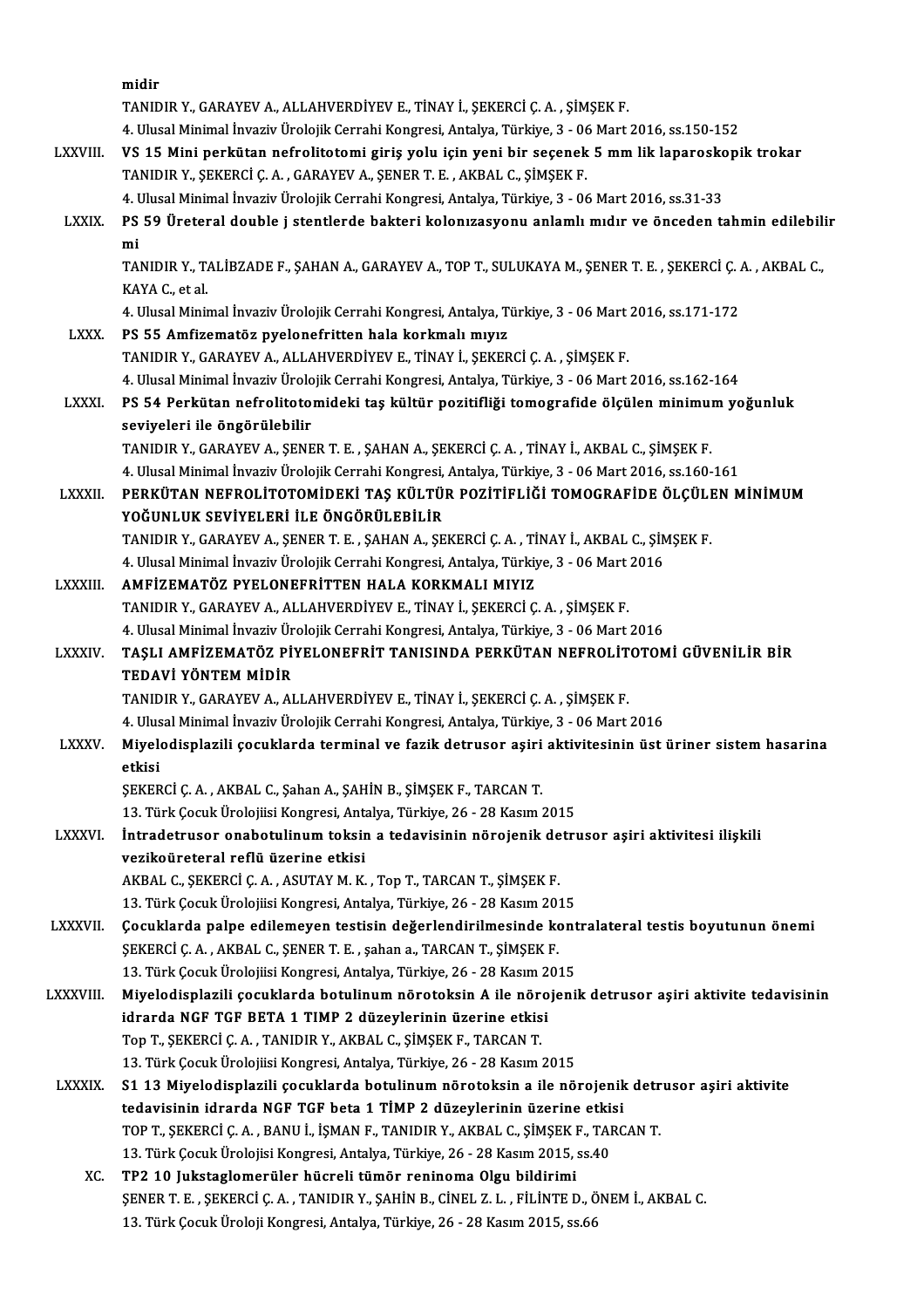| XCI.        | S3 10 Mini perkütan nefrolitotomi giriş yolu için yeni bir seçenek 5 mm lik laparoskopik trokar                                                                                                    |
|-------------|----------------------------------------------------------------------------------------------------------------------------------------------------------------------------------------------------|
|             | TANIDIR Y., ŞEKERCİ Ç. A., GARAYEV A., ŞENER T. E., AKBAL C., ŞİMŞEK F.                                                                                                                            |
|             | 13. Türk Çocuk Üroloji Kongresi, Antalya, Türkiye, 26 - 28 Kasım 2015, ss.87                                                                                                                       |
| XCII.       | THE VALUE OF URINARY NGF TGF BETA 1 TIMP 2 LEVELS ON BOTULINUM TOXIN TYPE A                                                                                                                        |
|             | TREATMENT FOR NEUROGENIC DETRUSSOR OVERACTIVITY IN CHILDREN WITH MYELODYSPLASIA                                                                                                                    |
|             | TOP T., ȘEKERCI Ç. A., BANU İ., FERRUH İ., AKBAL C., ŞİMŞEK F., TARCAN T.                                                                                                                          |
|             | ESPU 2015, PRAG, Çek Cumhuriyeti, 14 - 17 Ekim 2015                                                                                                                                                |
| XCIII.      | 693 Hounsfield unit has the ability to predict positive stone culture prior to percutaneous                                                                                                        |
|             | nephrolitotomy                                                                                                                                                                                     |
|             | TANIDIR Y., GARAYEV A., ŞAHAN A., ŞENER T. E., TİNAY İ., ŞEKERCİ Ç. A., ŞİMŞEK F., AKBAL C.                                                                                                        |
|             | 31st Annual EAU Congress, Madrid, İspanya, 20 - 24 Mart 2015, cilt 14, ss.693                                                                                                                      |
| XCIV.       | SP173 - Cocuklarda palpe edilemeyen testisin değerlendirilmesinde kontralateral testis boyutunun                                                                                                   |
|             | önemi                                                                                                                                                                                              |
|             | ŞEKERCİ Ç. A., AKBAL C., ŞENER T. E., ŞAHAN A., TARCAN T., ŞİMŞEK F.                                                                                                                               |
|             | 2. Ulusal Ürolojik Cerrahi Kongresi, Antalya, Türkiye, 5 - 09 Kasım 2014                                                                                                                           |
| XCV.        | SS 046 Mini perkütan nefrolitotomi için çocuklarda farklı bir akses Laparoskopik trokar kullanımı                                                                                                  |
|             | TANIDIR Y., AKBAL C., ŞEKERCİ Ç. A.                                                                                                                                                                |
|             | 2. Ulusal Ürolojik Cerrahi Kongresi, Antalya, Türkiye, 5 - 09 Ekim 2014, ss.60                                                                                                                     |
| XCVI.       | 720 Winning the Trifecta in neurogenic bladder due to myelodysplasia Upper urinary tract lower                                                                                                     |
|             | urinary tract and gastrointestinal system                                                                                                                                                          |
|             | TARCAN T., AKBAL C., ŞEKERCİ Ç. A., TOP T., ALPAY H., TANIDIR Y., ŞİMŞEK F.                                                                                                                        |
|             | 42rd Annual Meeting of the International Continence Society (ICS), Beijing, Çin, 15 - 19 Ekim 2012                                                                                                 |
| XCVII.      | Miyelodisplazili Çocuklarda Üst Üriner Sistemin ÜÜS Korunmasında Detrusor Kaçırma Anı Basıncı                                                                                                      |
|             | DKAB İçin Güvenilir Sınır Kaçtır 40 mı 20 mi                                                                                                                                                       |
|             | TARCAN T., AKBAL C., TİNAY İ., ŞEKERCİ Ç. A., TOP T., ALPAY H., ŞİMŞEK F.                                                                                                                          |
|             | 11. Türk Çocuk Ürolojisi Kongresi, Antalya, Türkiye, 16 - 18 Aralık 2011                                                                                                                           |
| XCVIII.     | Miyelodisplazili Çocuklarda Botulinum Nörotoksin A nın İdrar Kaçırma Üzerine Etkisi                                                                                                                |
|             | TARCAN T., ŞEKERCİ Ç. A., AKGÜL H. M., TİNAY İ., ŞİMŞEK F.                                                                                                                                         |
|             | 2. Ulusal Kadın ve İşlevsel Üroloji Kongresi, Antalya, Türkiye, 8 - 11 Aralık 2011                                                                                                                 |
| <b>XCIX</b> | THE EFFECT OF BOTILINUM NEUROTOXIN TYPE A ON URINARY CONTINENCE IN CHILDREN WITH                                                                                                                   |
|             | MYELODYSPLASIA                                                                                                                                                                                     |
|             | TARCAN T., ŞEKERCİ Ç. A., AKGÜL H. M., TİNAY İ., ŞİMŞEK F.                                                                                                                                         |
|             | 41st annual scientific meeting of the ICS, Glasgow, Birleşik Krallık, 29 Ağustos - 02 Eylül 2011                                                                                                   |
| C.          | The timing of primary neurosurgical repair significantly affects neurogenic bladder prognosis in                                                                                                   |
|             | children with myelomeningocele An update                                                                                                                                                           |
|             | TARCAN T., TİNAY İ., ŞEKERCİ Ç. A., ÖNOL F. F., ŞİMŞEK F., ÖZEK M.                                                                                                                                 |
|             | 22nd Annual Congress of the European Society for Pediatric Urolog, KOPENHAG, Danimarka, 27 - 30 Nisan 2011                                                                                         |
| CI.         | Challenging the detrusor leak point pressure DLPP cut off value for upper urinary tract UUT                                                                                                        |
|             | protection in children with myelodysplasia 40 vs 20 cm H2O                                                                                                                                         |
|             | TARCAN T., TİNAY İ., ŞEKERCİ Ç. A., ALPAY H., ŞİMŞEK F.                                                                                                                                            |
| CII.        | 22nd Annual Congress of the European Society for Pediatric Urolog, KOPENHAG, Danimarka, 27 - 30 Nisan 2011<br>P 46 DMSA böbrek sintigrafisi miyelodisplazili çocukların takiplerinde nöro ürolojik |
|             | değerlendirmenin önemli bir parçasıdır                                                                                                                                                             |
|             | ŞEKERCİ Ç. A., TANIDIR Y., ALPAY H., ŞİMŞEK F., TARCAN T.                                                                                                                                          |
|             | 10. Ulusal Türk Çocuk Ürolojisi Kongresi ve 1. Çocuk Üroloji Güncelleme Kursu, Ankara, Türkiye, 11 - 12 Aralık                                                                                     |
|             | 2009, ss 63                                                                                                                                                                                        |
| CIII.       | S16 Saturasyon biyopsisinde prostat kanseri tanısı                                                                                                                                                 |
|             | ŞEKERCİ Ç. A., TANIDIR Y., GÜMRAH A., ÖZGÜR M. Ö., BOZKURT S., TÜRKER P.                                                                                                                           |
|             | 9. Üroonkoloji Kongresi, Antalya, Türkiye, 4 - 08 Kasım 2009, ss.114                                                                                                                               |
| CIV.        | Serum ve İdrar PCA3 Düzeylerinin Prostat Kanserinde Patolojik Özelliklerin Öngörüsündeki Yeri                                                                                                      |
|             | TÜRKERİ L., TİNAY İ., ÖZYÜREK M., ŞEKERCİ Ç. A.                                                                                                                                                    |